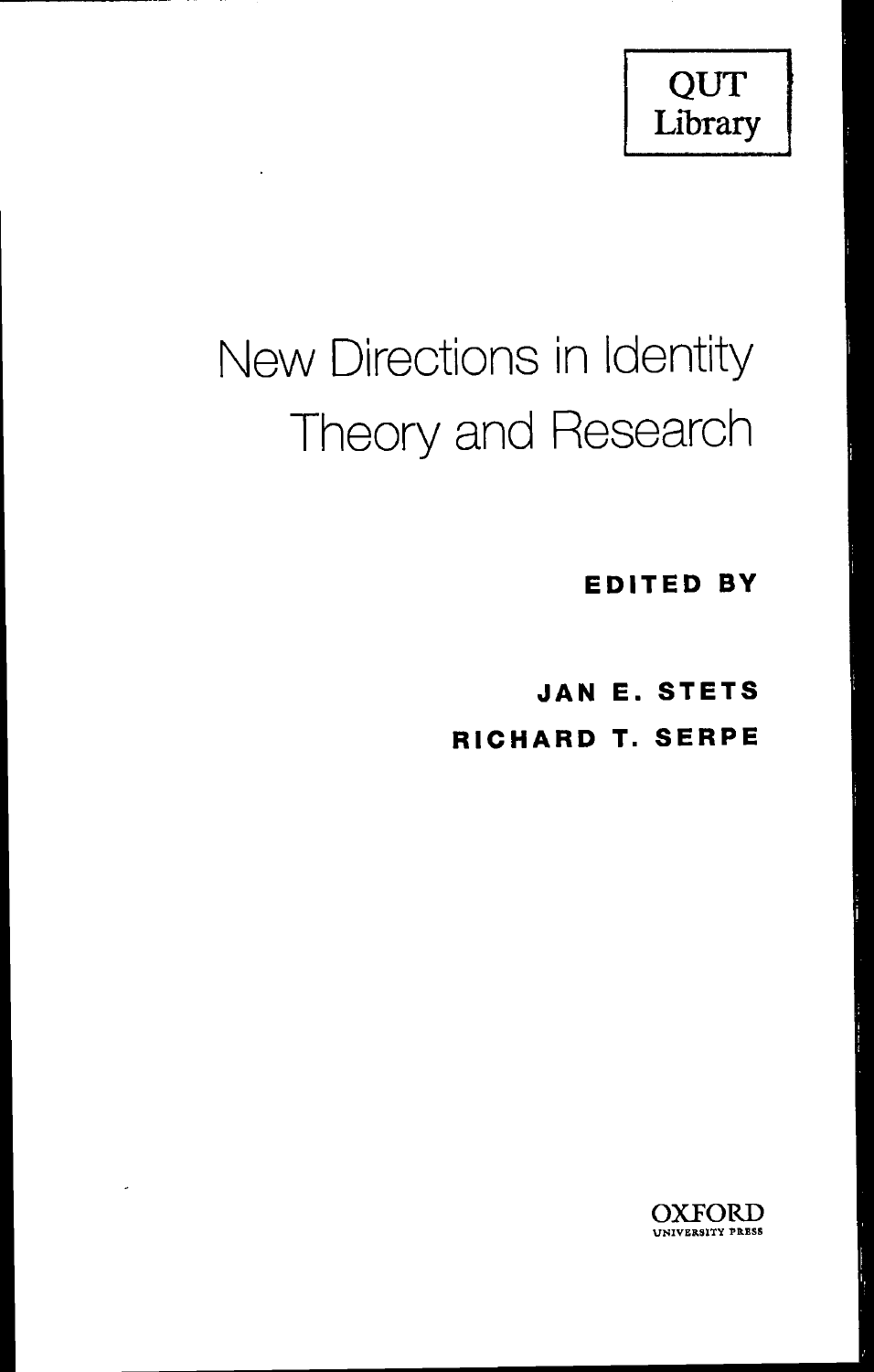# Identity Theory in a Digital Age

#### **JENNY L. DAVIS**

#### INTRODUCTION

As of January 2014, 87% of American adults were connected to the Internet and almost 60% owned Internet-connected mobile devices (i.e., smartphones). These numbers increase to 97% and 83% respectively for those between the ages of 18 and 29, projecting an even more heavily connected future (Pew Internet and American Life Project 2014). Of those online, 74% report using social media, as do almost 90% of 18- to 29 year-olds. Social media are interactive, nonanonymous, network-based Internet technologies that allow for the sharing of user-generated content (e.g., Facebook, Twitter, Instagram, Google+) (Davis and Jurgenson 2014). Social media technologies have significant social implications in contemporary life through their tie to identifiable referents and their network connection capabilities. Because of the pervasiveness of social media, this historical moment is a *networked era* (boyd 2010), occupied by *networked individuals* (Rainie and Wellman 2012).

Social media permeate work, education, politics, family life, and in turn, processes of self and identity. This chapter examines how identity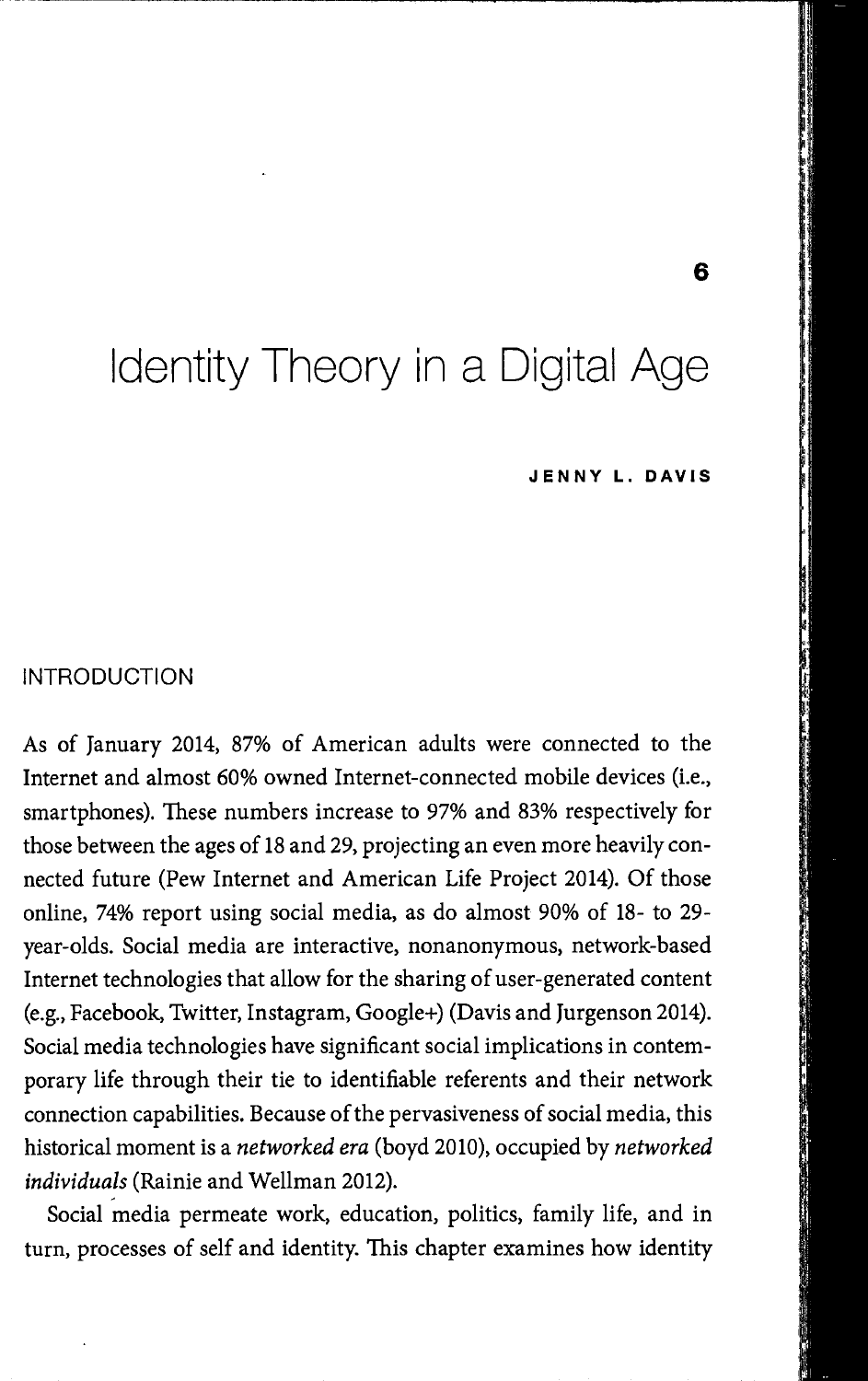theory (Burke and Stets 2009) applies to new material realities and how new material realities inform theoretical formulations. Indeed, social actors do not just use digital social technologies but also develop with and through them (Deuze 2011). Theorists of digital media can, therefore, benefit from the rich theoretical work of social psychologists in general, and identity theorists in particular, while theories of the self in society must account for a quickly changing empirical landscape.

In theorizing digitally mediated identity, I employ research from computer-mediated-communication scholars to address how the key components of identity theory-the situation, identity negotiation processes, and identity verification outcomes-are affected by existing and emergent digital social technologies. I then examine the growing identity theory literature on multiple identities and identity change and explore how advances in identity theory converge with advances in computermediated-communication scholarship. I begin with a brief summary of identity theory.

#### IDENTITY THEORY

Identity theory delineates a structure of the self, details the process of identity verification, and predicts the outcomes of identity verification processes (Burke and Stets 2009; Stets and Burke 2014; Stryker 1980; Stryker and Burke 2000). Rooted in structural symbolic interactionism, identity theory assumes that persons construct identities through social interaction and that these interactions are always structurally embedded. That is, drawing on Mead (1934), society shapes the self, which drives behavior.

Identity theory originally focused on role identities, but has since expanded to include social or group identities as well as person identi*ties* (Stets and Burke 2014a). Role identities are the social positions that persons claim in society, such as student, mother, employee, or friend. Social identities are those that demarcate membership within a larger category or group, sharing similar characteristics. Person identities are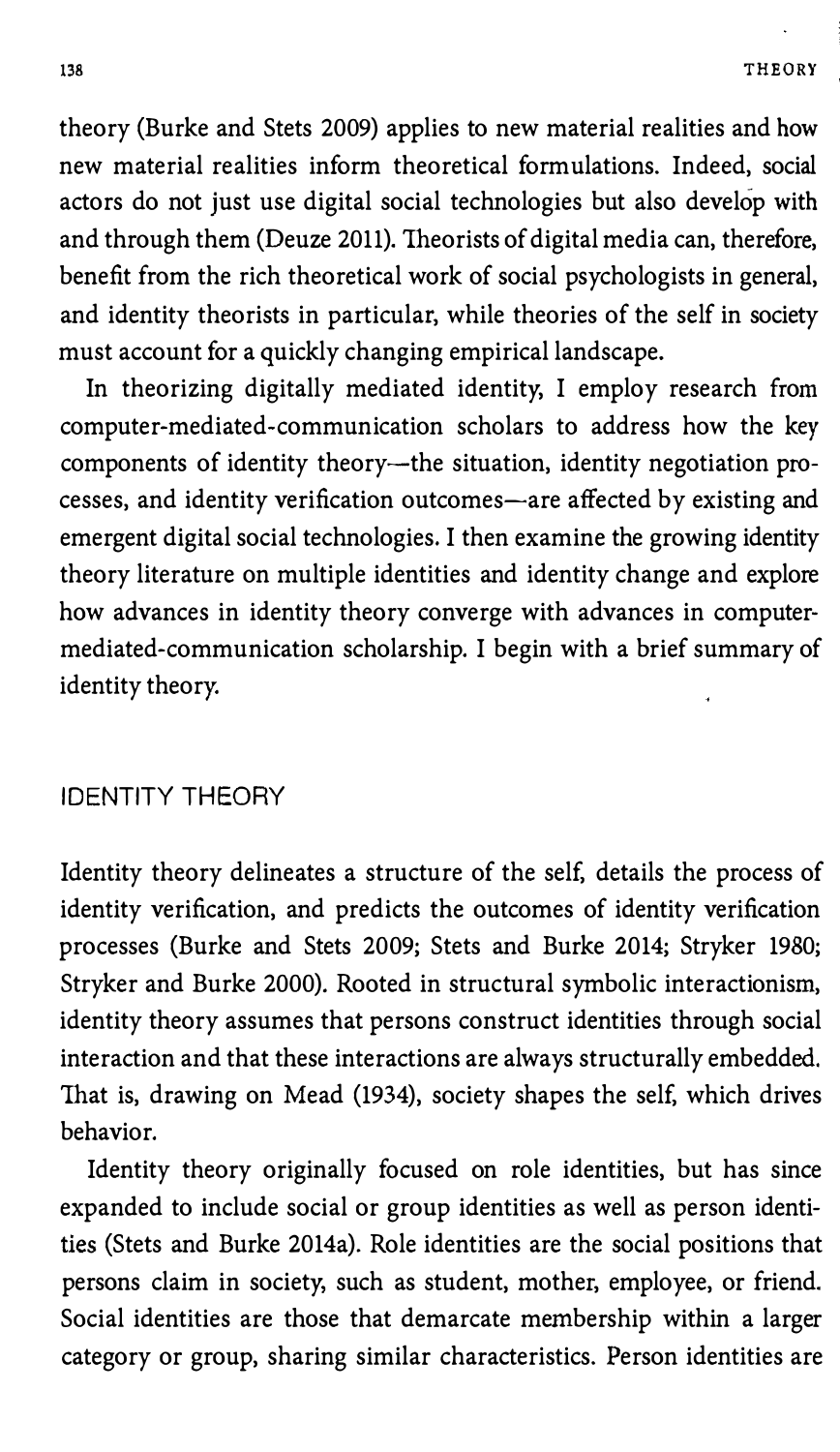those characteristics through which a person defines the self as a unique individual: nice, stubborn, moral, selfish, and so forth. Unlike social or role identities, person identities are thought to be "master identities," operating within and across the role and social/group identities people claim, and the situations in which these role and social/group identities are embedded (Burke and Stets, 2009; Stets, 1995; Stets & Biga, 2003; Stets & Burke, 1994; Stets & Carter, 2011, 2012).

Early work from Stryker and Serpe discussed an internal structure of the self, made up of multiple identities organized into hierarchies of salience (Serpe and Stryker 1987, 1993; Stryker 1980; Stryker and Serpe 1994). Salient identities are those identities an actor is most likely to invoke across situations. Identity salience is a product of commitment, that is, the affective and interactional ties connected to a particular identity. Those identities to which a person is most committed maintain the highest salience, and persons will seek to play out these identities within situations (Owens, Robinson, and Smith-Lovin 2010; Serpe and Stryker 2011; Stryker 2008). Once an identity is salient, persons behave in manners consistent with the meanings attached to that identity.

Research from Burke, Stets, and colleagues focus on how persons negotiate identity meanings once they are activated. Here, identity processes operate as a cybernetic feedback loop in which actors work to verify identity meanings through interaction (Burke 1991). The theory is premised on the assumption that people hold an internalized set of meanings connected to each of their identities and that they work to have others view them in a way that is consistent with these meanings (Burke and Stets 2009).

The identity-verification process contains four components: an identity standard, perceptual inputs, a comparator, and outputs (behavior). The identity standard is the internalized set of meanings attached to a particular identity. Perceptual inputs are the cues actors use to develop reflected appraisals, or perceptions of how others see them in the situation. Through the comparator, actors compare their identity standard to perceptual inputs and determine how closely reflected appraisals approximate self-views. When the distance is substantial, actors will experience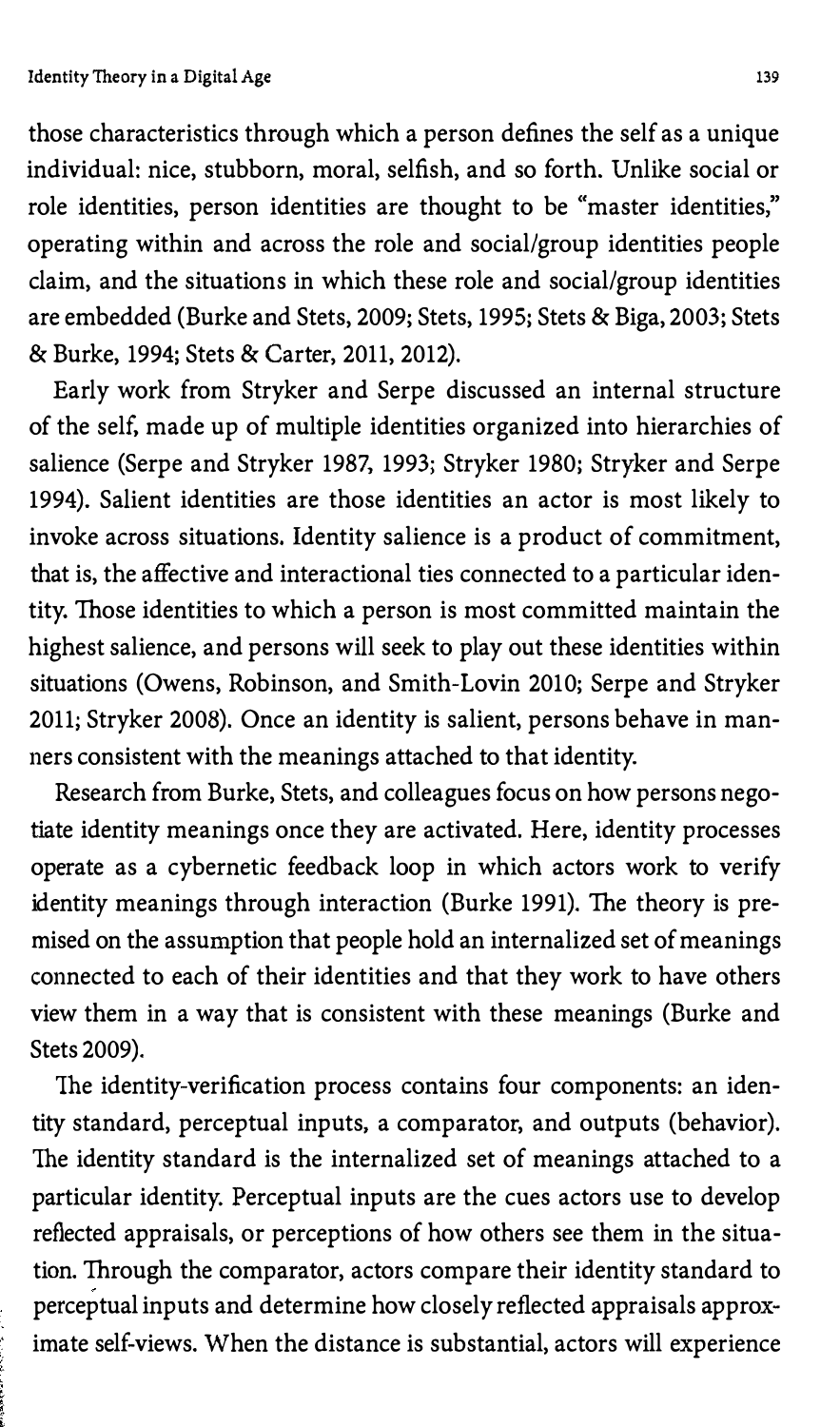negative emotions and behave in ways to achieve a better match between perceptual inputs and identity standard meanings. These outputs may also include changes in perception, or in some cases, changes in the identity standard (Burke 2006). For example, if I think of myself as an intellectually stimulating professor (identity standard), but see my students looking bored during a lecture and thus think that they see me as a boring professor (reflected appraisals), I might switch to class discussion to elicit engagement, reinterpret their facial expressions, or, if cues of boredom persist, reevaluate myself as informative, rather than stimulating.

In summary, persons enter situations, activate identities, and work to perform these identities in ways that elicit identity-confirming feedback, resulting in positive affect; identity-disconfirming feedback results in negative affect (Stets and Burke 2014b). These processes have been well theorized, and researchers continue to test them empirically. I turn now to the theory's component parts: situations (which serve as the basis of perceptual inputs), identity processes, and identity outcomes, focusing on the implications of digital connectivity. I conclude each of the following sections with theoretically driven research questions.

#### SITUATIONS

Actors enter a situation. The definition of that situation activates a relevant identity or set of identities that are consistent with the meanings in that situation. Social actors enact the relevant identities and work toward verification (Burke and Stets 2009; Stets and Burke 2014a; Stryker 1980). For instance, when a doctor walks into the hospital, she activates her doctor identity and implores patients and staff to view her as knowledgeable and competent. When she comes home, she may invoke a wife and mother identity, expecting her family to regard her as warm and loving.

The availability of identity-relevant situations is a product of the social structure (Merolla, Serpe, Stryker, and Shultz 2012). Social structures comprise large, intermediate, and proximate structures (Stryker, Serpe, and Hunt 2005). Large social structures are macroconditions such as race,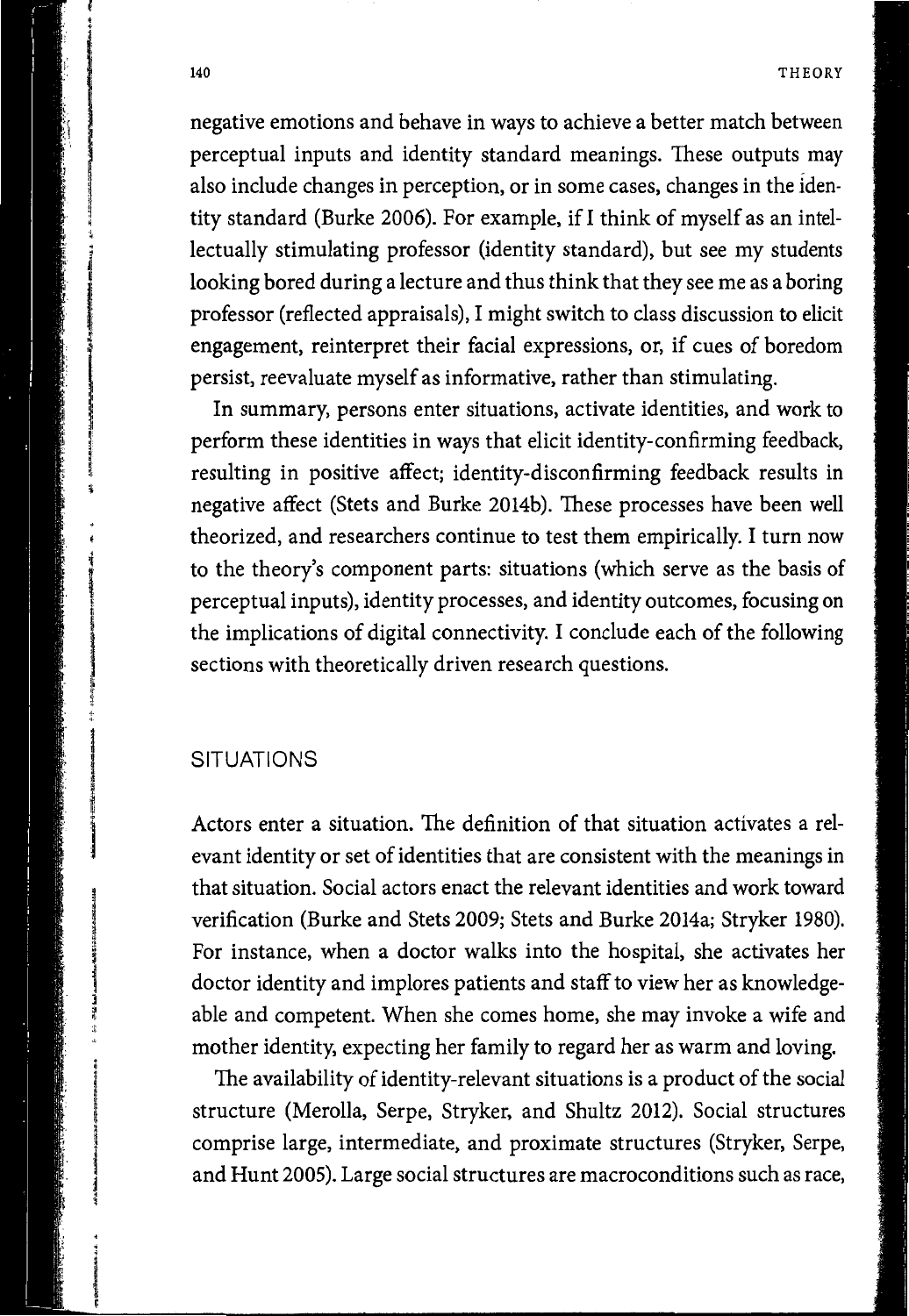class, gender, and nationality. These affect persons' opportunities to enter into intermediate structures. Intermediate structures are the organizations, institutions, and social arrangements that bring people into contact with one another (e.g., schools, professional associations, neighborhoods). Intermediate social structures affect persons' opportunities to engage in interpersonal interaction with specific networks of others. These small, close networks make up proximate social structures. Proximate social structures consist, for example, of majors within a college, work teams within a company, family members, and roommates. It is within proximate social structures that persons enact specific roles (Serpe and Stryker 2011; Stryker et al. 2005).

Some structures are more "open" than others, making either a narrow or wide range of identities available. Open structures give persons the opportunity to pursue the networks related to particular identities and avoid those related to other identities. Closed structures limit people's opportunities to call forth the identities of their choosing (Serpe 1987; Serpe and Stryker 1987, 1993).

Persons' social media accounts are proximate social structures, embedded within the intermediate social structure of all those who use the particular social media service, embedded within the large social structure of a digitally connected society. For example, persons' Facebook accounts are the proximate social structure, embedded within the intermediate structure of all Facebook users, embedded within the large social structure of pervasive connectivity. As a proximate social structure, social media connects users with extensive and fragmented networks, while fostering simultaneous interaction with these multiple networks.

Generally, proximate social structures call forth specific role, group, and person identities. When an identity is made relevant, that identity guides behavior (Merolla et al. 2012; Stets and Carter 2012). However, the proximate social structure of social media can call forth multiple identities simultaneously (Davis and Jurgenson 2014). Mead (1934) contends that each identity a person holds contains its own generalized other--or networks with normative expectations about who the actor is in the world and how that actor should behave. For example, one's employee identity standard holds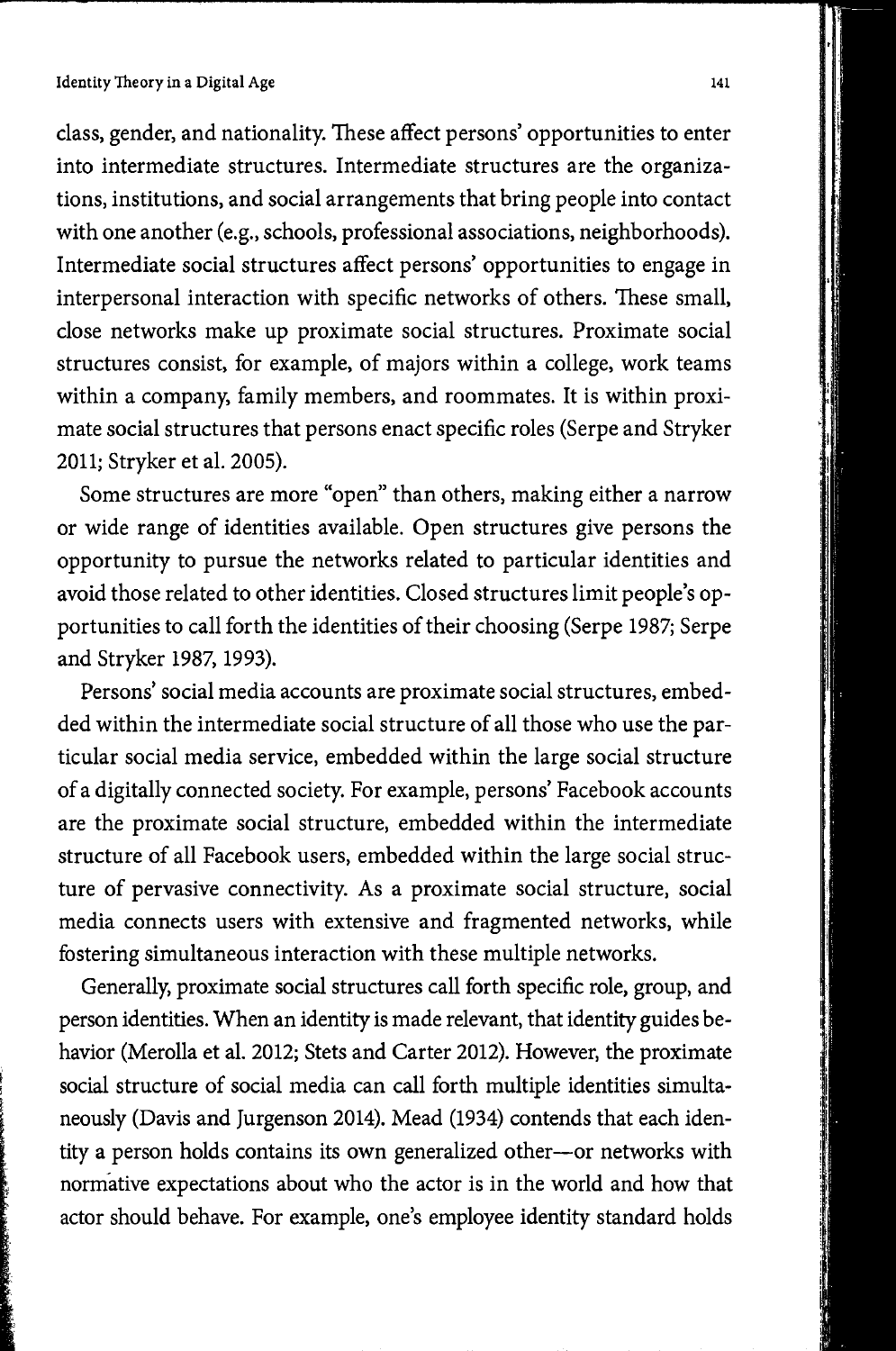different meanings than their friend identity standard, and each elicits different behavioral expectations. Maintaining both identity meanings presumes that the networks associated with each remain (relatively) separate, such that competing expectations do not fall on the actor. This is why, for instance, many professors do not frequent the bars popular among students.

Troubling this identity segmentation, networks obtained and maintained through social media extend far beyond geographic locale and include a broad cross-section of people the user knows, used to know, and may wish to know (Rainie and Wellman 2012). That is, networks have expanded and frequently overlap, causing *context collapse* (boyd 2010). Context collapse is the blurring of network walls and, in particular, the intermingling of identities such that a situation calls forth multiple identities at the same time, eliciting a range of behavioral expectations (Davis and Jurgenson 2014: 477). Through the context collapse afforded on social media, users may be in a position to interact at once with bosses, fraternity mates, and dating prospects, activating identities of employee, fraternity brother, and romantic, respectively. Certainly, some of the meanings associated with these identities can overlap, but often they conflict. For instance, the role identity of "employee" could elicit expectations of political correctness, professional distance, and hard work, while the group identity of "fraternity brother" references an intimate relationship of ritualized masculinity and the person identity of "romantic" entails vulnerability and tenderness. Moreover, users navigate collapsed contexts without full knowledge of who *actually* views their profiled data, how those others interpret it, or what those others will do with the information. Therefore, audiences on social media are largely "imagined" (Marwick and boyd 2011:115).

Social media researchers have given significant attention to how users manage context collapse. One strategy is the "lowest common denominator" approach, in which users only post content they deem acceptable to the most sensitive members of the network (Hogan 2010: 383). One might reflect on how parents, employers, or children would receive the performance and use this as a metric to decide whether or not to post some piece of content. Other research shows how users navigate privacy settings, create multiple accounts, switch between platforms, and edit network connections in efforts to reinstate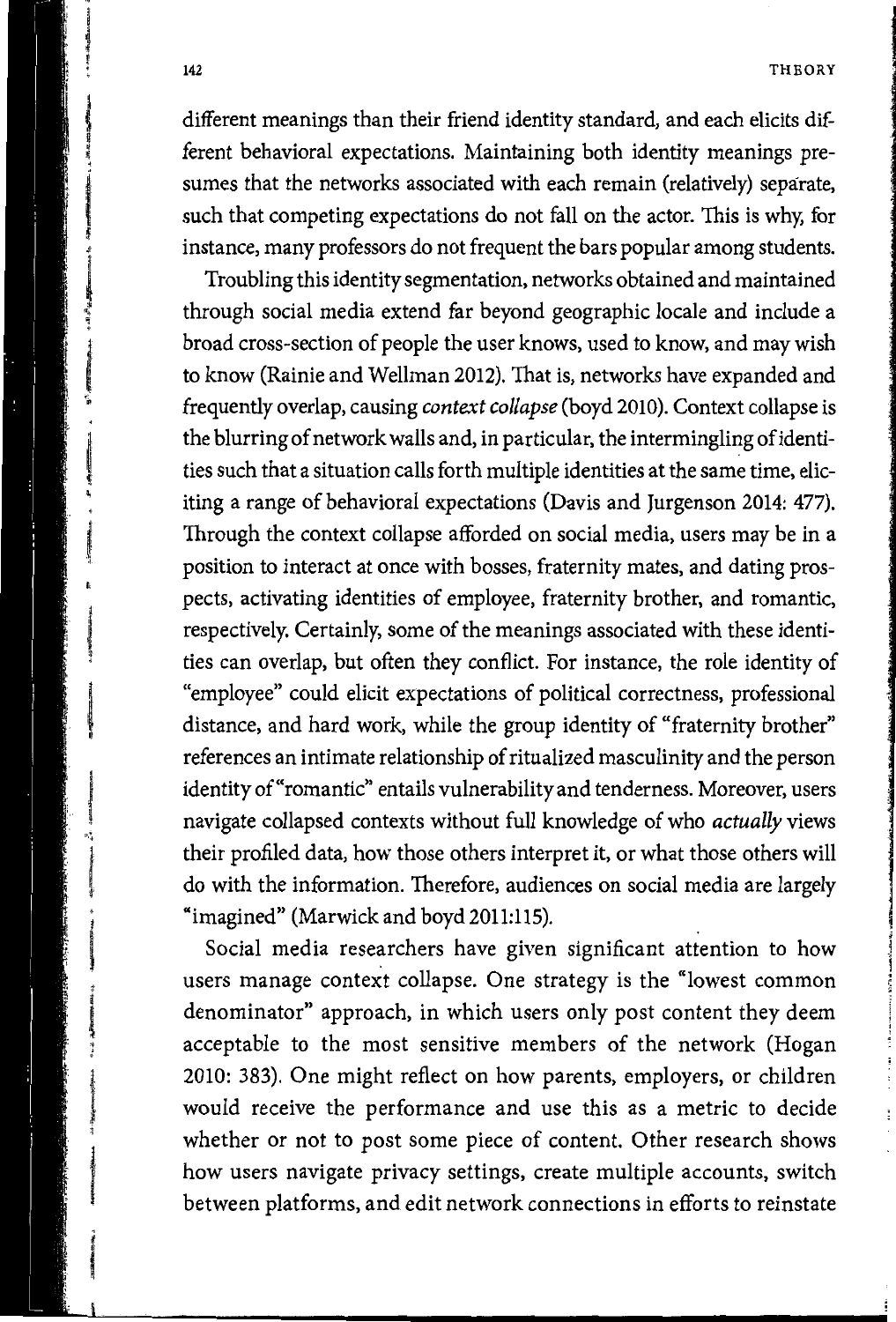identity boundaries (Marwick and Ellison 2012; Raynes-Goldie 2010; Stutzman, Capra, and Thompson 2011; Vitak 2012). At the same time, context collapse gives users access to an expansive audience. This affords an opportunity to receive affirming feedback on identity claims in an efficient manner, thereby actively pursuing identity verification (Davis and Jurgenson 2014). For instance, one might announce her pregnancy and entrance into the motherhood identity or, alternatively, announce (and frame) the news of a divorce, publicly exiting the spousal identity (see Gathman 2015 for the role of social media in delivering difficult personal news).

Existing identity theory models show that structure shapes commitment, which shapes salience, which shapes performance (Merolla et al. 2012). Open structures give persons the opportunity to pursue the networks related to particular identities and avoid those related to other identities, while closed structures limit such choices (Stryker et al. 2005). Social media profiles resist clean categorization as either open or closed. Like open structures, social media offers an opportunity to actively pursue a range of networks. Through the proximate structure of a social media account, a person therefore has access to an array of identities. Because of this, salience can guide the selection of networks users elect to engage. On the other hand, users have to manage multiple networks simultaneously, navigating conflicting demands on the self, without the option to disengage from a range of identity labels. In this way, social media is a closed proximate structure and identity salience may have little bearing on which identities users enact.

In all, networks on a social media account are multiple, but not zerosum. Engagement with one network does not preclude or excuse one from interaction with other networks. Questions therefore remain about the effects of social media's broad and overlapping proximate social structure on commitment, identity salience, and future identity performance. I therefore propose the Research Question 1(a-c):

- 1. Within the proximate structure of a social media account:
	- a. Under what conditions does identity salience predict network makeup?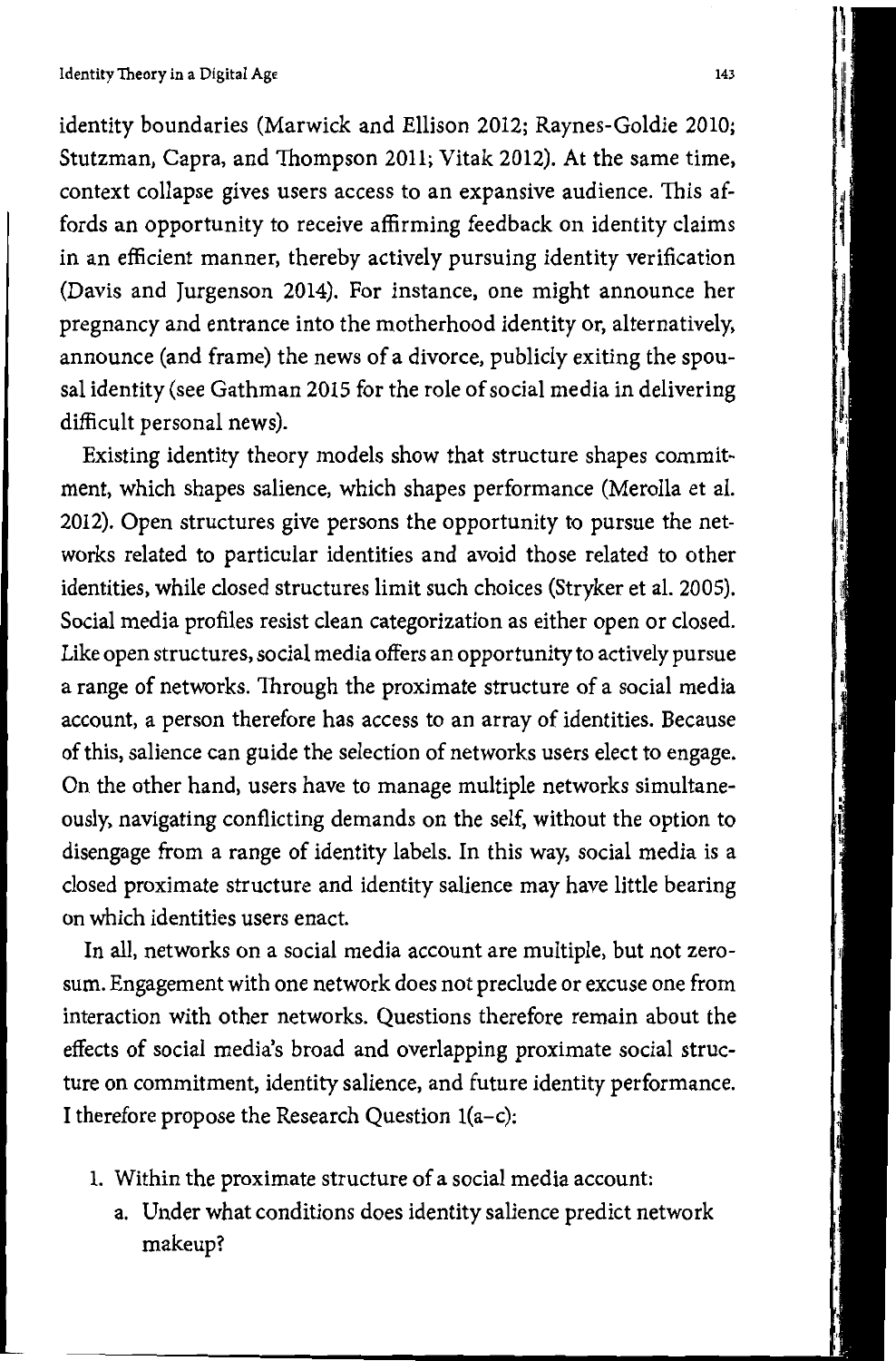- b. Under what conditions does network makeup predict identity salience?
- c. Within a given social media platform which (identity salience or network makeup) is a more powerful predictor of the other?

#### IDENTITY PROCESSES

Once an identity is activated within a situation, the identity verification process begins. This entails an identity performance as well as reflexive interpretation of feedback from others (i.e., reflected appraisals), as the actor works to verify identity meanings (Burke and Stets 2009; Stryker 1980; Stryker and Burke 2000). Identity theory is premised on the assumption that people hold an internalized set of meanings connected to their person, role, and group identities and that they work to have others view them in ways that are consistent with these meanings.

Social media profiles and the content that comes out of them become both performative stages and reflective mirrors. They are platforms through which we project ourselves to others and back again to ourselves (Davis 2012, 2014). The conditions of digital connectivity complicate both identity performance and in turn, identity verification. In particular, identity performance within social media is heavily documented, collaborative, and maintains an archived presence. These conditions pose questions about persons' control over their own identity meanings and, ultimately, the effects of this on identity verification.

#### Performance

Existing work from computer-mediated-communication scholarship focuses heavily on performance, with a strong theoretical grounding in the writings of Erving Goffman (e.g., Gottschalk 2010; Hogan 2010; Jurgenson and Rey 2012; Miller 1995; Murthy 2012; Zhao, Grasmuck, and Martin 2008). Goffman famously envisions social life as a stage, with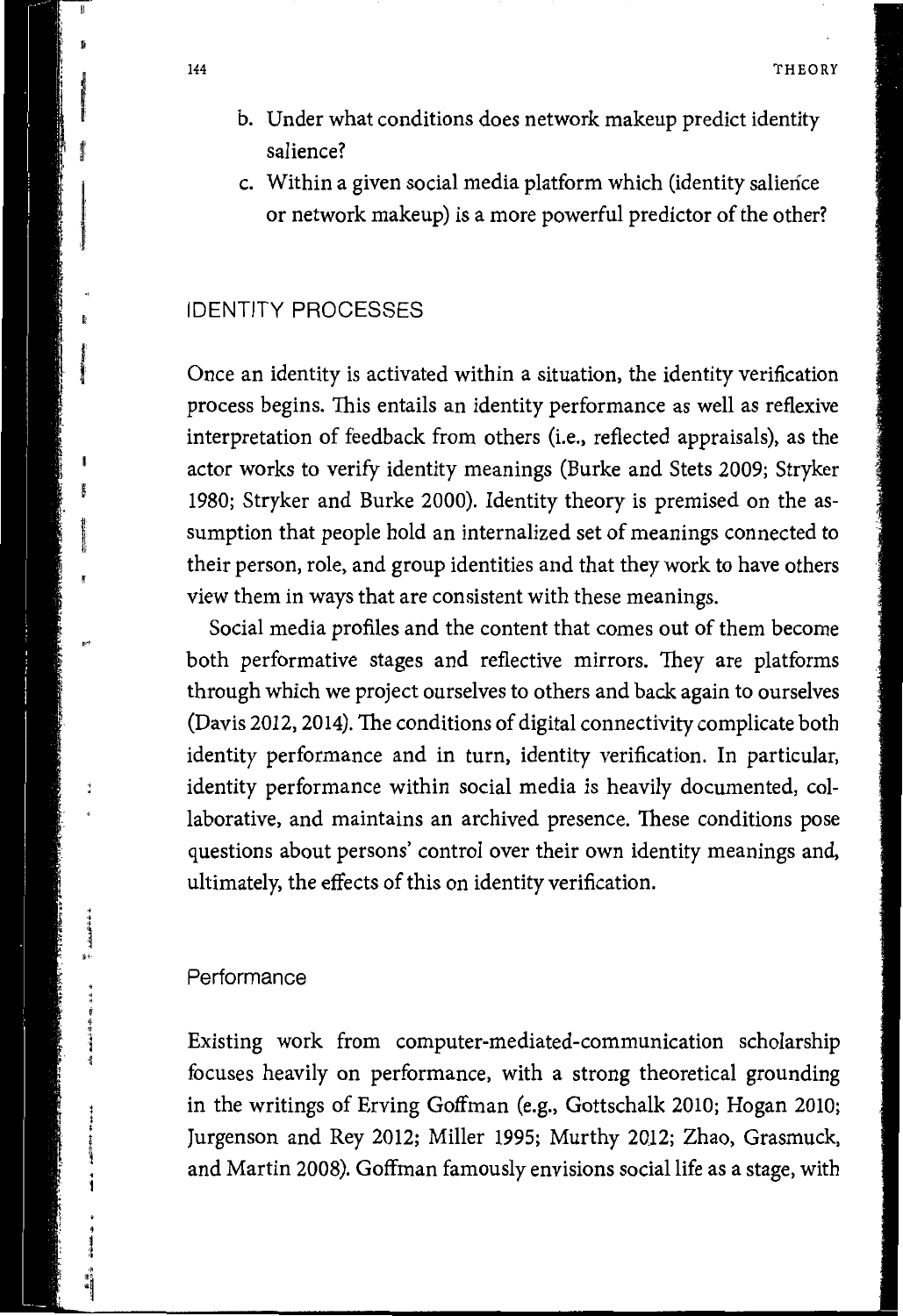actors preparing identity performances in the backstage, displaying their performances in the front stage, and interacting with cooperative audiences who tactfully help the actor "pull off" identity claims. In its simplest rendering, we can divide self-presentation on social media into process and product. The process of content preparation represents the backstage, as users craft tweets and status updates, select which images to post, decide what biographical information is relevant, and determine how to frame it all. Finalized posted content--the product--makes up the front stage. It is through the finalized product that users present themselves and make claims on identity (Hogan 2010).

Goffman (1959) tells us, of course, that front and back stage are not essential categories, but always relational. We must, therefore, ask *back*/ *front stage for whom?* In this vein, social media users reveal profiled content to some, while concealing it from others (Jurgenson and Rey 2012). They typically do so through privacy settings or "groups," making their data selectively available (Madden 2010; Raynes-Goldie 2010; Vitak 2012). Some users employ "social stenography," that is, cloaking messages in texts with double meanings, such that outsiders garner one meaning, while insiders decipher the true intent (e.g., posting song lyrics that mean something specific to peers, while remaining innocuous to parents) (boyd and Marwick 2011).

In many ways, performativity on social media follows the intricacies of Goffman's dramaturgical perspective. We can liken processes of profile preparation to the backstage work of picking out an outfit or rehearsing an argument, and the posted profiled content to the front stage performance of a job interview, first date, or casual conversation. Moreover, like social stenography and privacy settings, performances are partially negotiated through secrets and inside jokes, as users navigate deftly between privacy and sharing (Goffman 1959). Yet, digitally mediated performance is not fully captured by Goffman's stage metaphor, with its assumptions rooted so heavily in synchronous face-to-face communication. Action and interaction through social media are heavily collaborative and archived for posterity. These conditions, coupled with the broad and overlapping networks discussed above, give rise to questions about actors' degree of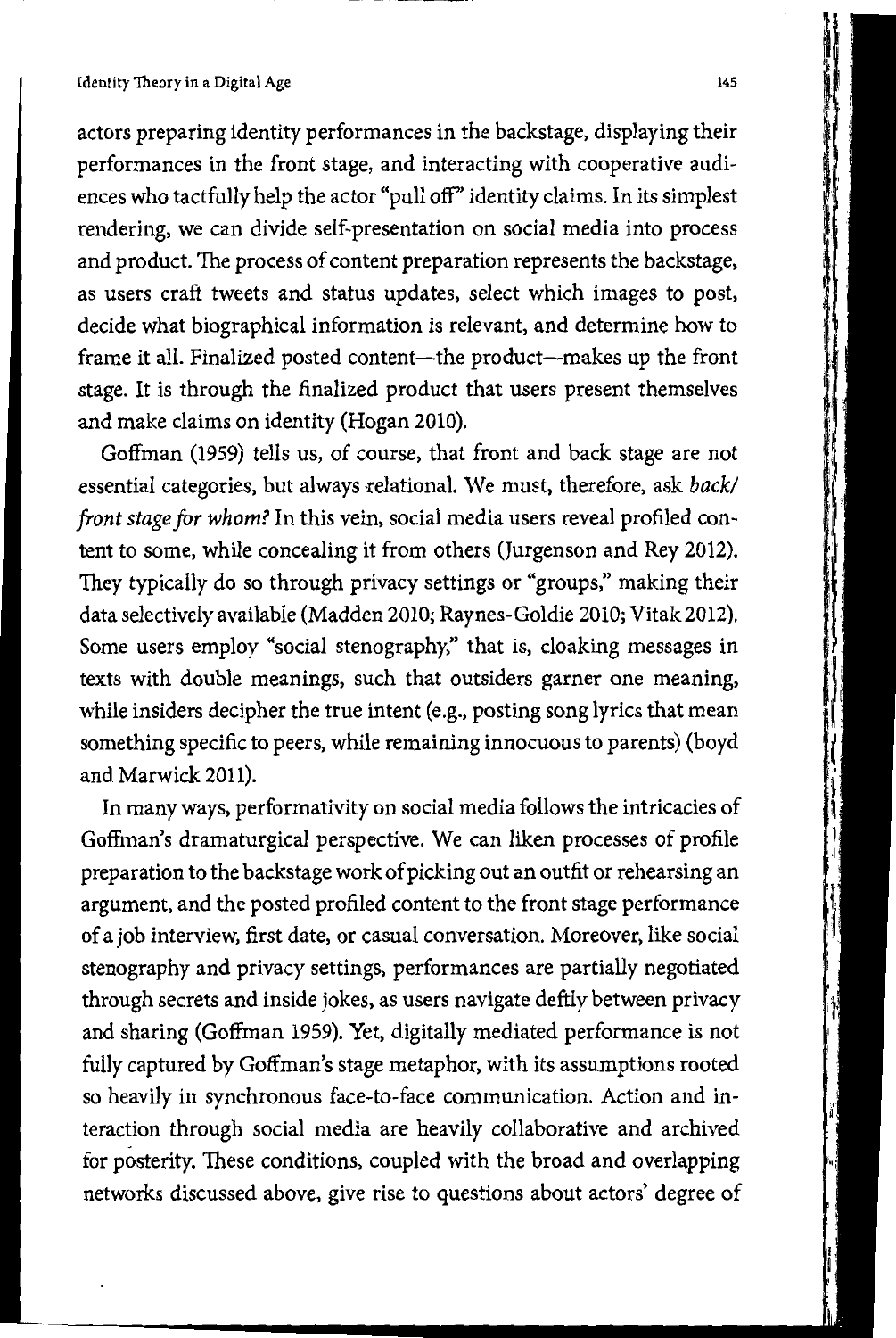control over identity-relevant information. Identity theory is well poised to address these questions.

#### Identity Verification

Performances on social media produce identity-relevant data, which may or may not reflect a user's identity standard. Certainly, digitally mediated verification processes include explicit communications-verifying or not-between members of a social media network with regard to the performance (e.g., picture comments, wall postings, tags). However, because social media users perform for imagined audiences (Marwick and boyd 2011), the mere availability of data should be sufficient to evoke the identity feedback loop. If reflected appraisals are persons' *perceptions* about how others view them, it follows that social media profiles act as the basis for these perceptual inputs, independent of who *actually* engages the material or the meaning others ascribe to it.

The asynchronous nature of social media allows users to craft messages about themselves through both text and image, and project these images to broad and sometimes carefully selected audiences. At the same time, performances are subject to immediate and delayed review, and others can contribute to performances in unexpected ways. Given this tension, it is perhaps unsurprising that scholars disagree on the extent to which digital mediation in general, and social media in particular, aids or impedes actors' control over identity meanings. While some note the freedom of a priori, asynchronous, text-based performances (Huston 2009; Turkle 1995; Zhao et al. 2008), others focus on the pervasive documentation, deep audience participation, and relative permanence of identity artifacts, which together tie social actors to a narrow and grounded set of identity claims (Back et al. 2010; Goodings and Tucker 2014; Luery 2013).

Traditional in-person interaction occurs in real time, with actors always in danger of misspeaking, revealing unintended messages through body language, reacting emotionally, and otherwise performing in ways that do not elicit the desired response. Concretely, we often thinkof"just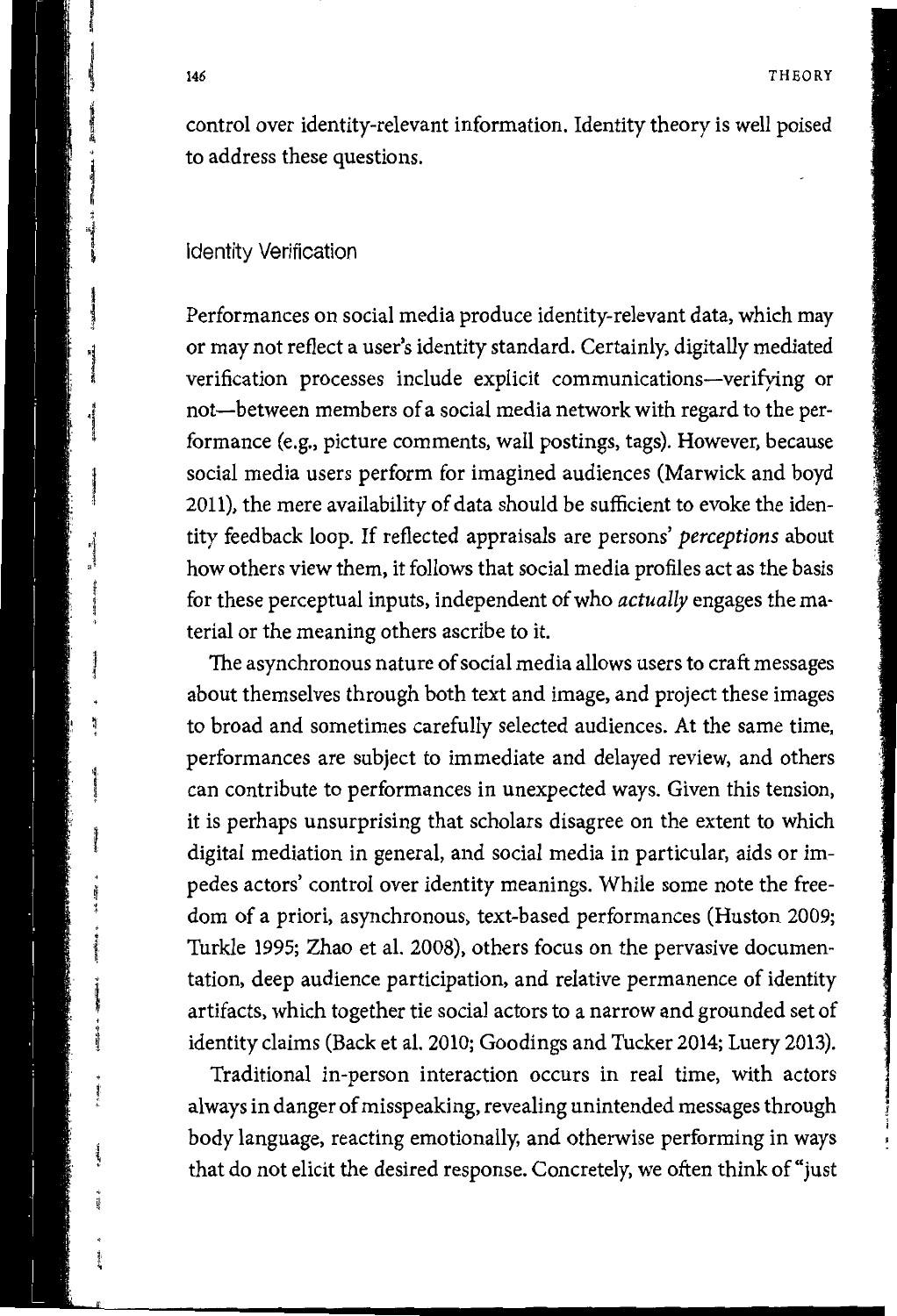the right thing to say" hours after an interaction concludes, or cringe at some statement that came out before we had time to think. The asynchronous nature of most social media interaction protects against these sorts of faux pas. Social media users have the opportunity to carefully select photographs, craft status updates, and brainstorm responses before producing content of their own. Social actors can, therefore, put forth a performance most closely in line with their identity standard and avoid self-sabotaging perceptual inputs. Indeed, research shows that social media users are thoughtful about what they do (and do not) post, who has access, and how this reflects on the self (Davis 2014; Gonzales and Hancock 2011). Yet, social media presents a host of performative challenges. Specifically, it fosters pervasive documentation and active audience participation, with performances preserved long after a particular interaction concludes.

Documentation is increasingly built into everyday social practices. This is fostered by the interrelationship between hardware capabilities, platform affordances, and normative social expectations. The prevalence of mobile phone cameras makes it easy to capture ephemeral moments, while the front facing option makes it easy to capture *the self* within these moments (Anden-Papadopoulos 2014). These captured bits of the self are easily shared through social media mobile applications that keep users signed into various platforms (e.g., Facebook, Twitter, Instagram) by default, and provide one-click options to share the image, along with text, with those in users' social networks. The platforms themselves further support this level of sharing by prompting users with messages such as "What's on your mind?" or "What's happening?" accompanied by blank text space and photo upload options. Moreover, platforms and applications often capture user data automatically, recording a host of data points such as location, purchasing patterns, and physical activity. Finally, research shows that users expect one another to document frequently and hold one another accountable for recording life events (McLaughlin and Vitak 2012). This normative expectation is perhaps best captured in the popular colloquial phrase: "Pies or it didn't happen." That is, documentation is a shared expectation among social media users, compelling individuals to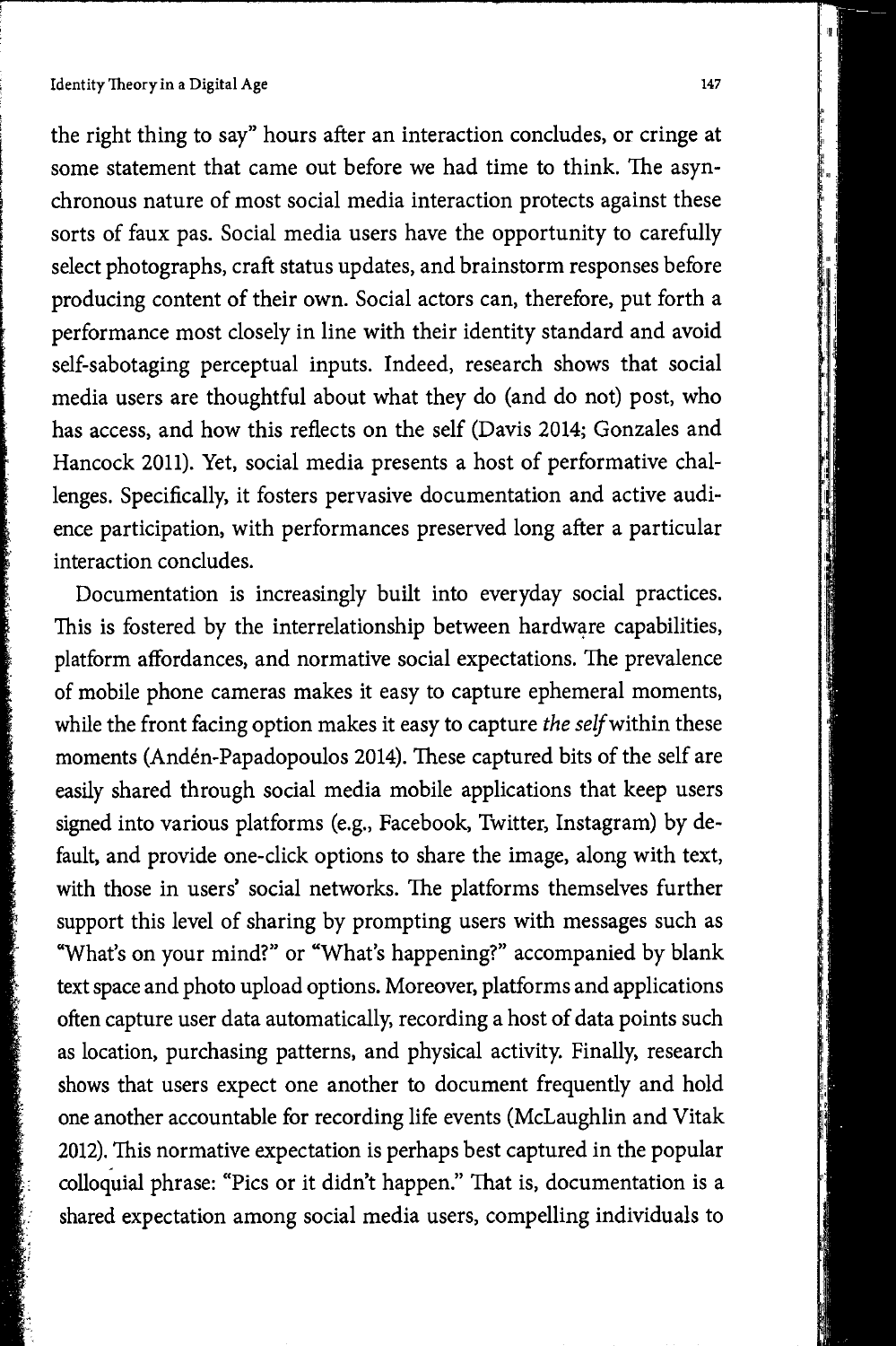record and share as an integral part of the identity process. Indeed, users do not merely document themselves via social media, but one another, too.

The work of documentation on social media distributes across users' networks, bringing the audience actively into the process and product of performance. Certainly, the role of others in identity performances is not unique to social media. Identity theory has long established that to make claims on identity, persons rely on others to play counter-roles and respond appropriately to the actor's self-presentation (Cast and Burke 2002; Cast, Stets, and Burke 1999; Riley and Burke 1995). Yet, the conditions of social media give the audience a particularly heavy hand, augmenting the role of others in performances of the self. A defining characteristic of social media is that it is, necessarily, *social.* Users can write on each other's walls, comment on each other's posts, send @connects, and tag one another in photographs, comments, check-ins, and status updates. Because of this, profiles are collaborations or coconstructions (Donath and boyd 2004), made up of both self- and other-generated content (Walther, Van Der Heide, Hamel, and Shulman 2009).

Research shows that in viewing social media profiles, people give greater weight to other-generated content, and less weight to selfgenerated content (Walther et al. 2009). Concretely, tagged images are of greater performative significance than those self-images a user uploads directly, and wall postings convey a stronger message than status updates. Those impressions that hold the greatest sway on social media are therefore in the hands of users' networks, which, as discussed previously, can be quite large and hold conflicting expectations about the user's identity. Moreover, both self- and other-generated content remain archived and searchable, creating permanent identity artifacts.

Rather than fleeting moments, even banal interactions are archived on social media. Facebook Timeline, for example, displays profiled content including images, status updates, tags, and interactions that span as early as a user's birth (or even before, through, for example, sonogram images and pregnancy announcements) and continue indefinitely. Even when a user deletes a piece of content, or sends it through a nonarchival service (e.g., Snapchat) it often remains stored on servers and/or the saved archives of those who had access while the content was available.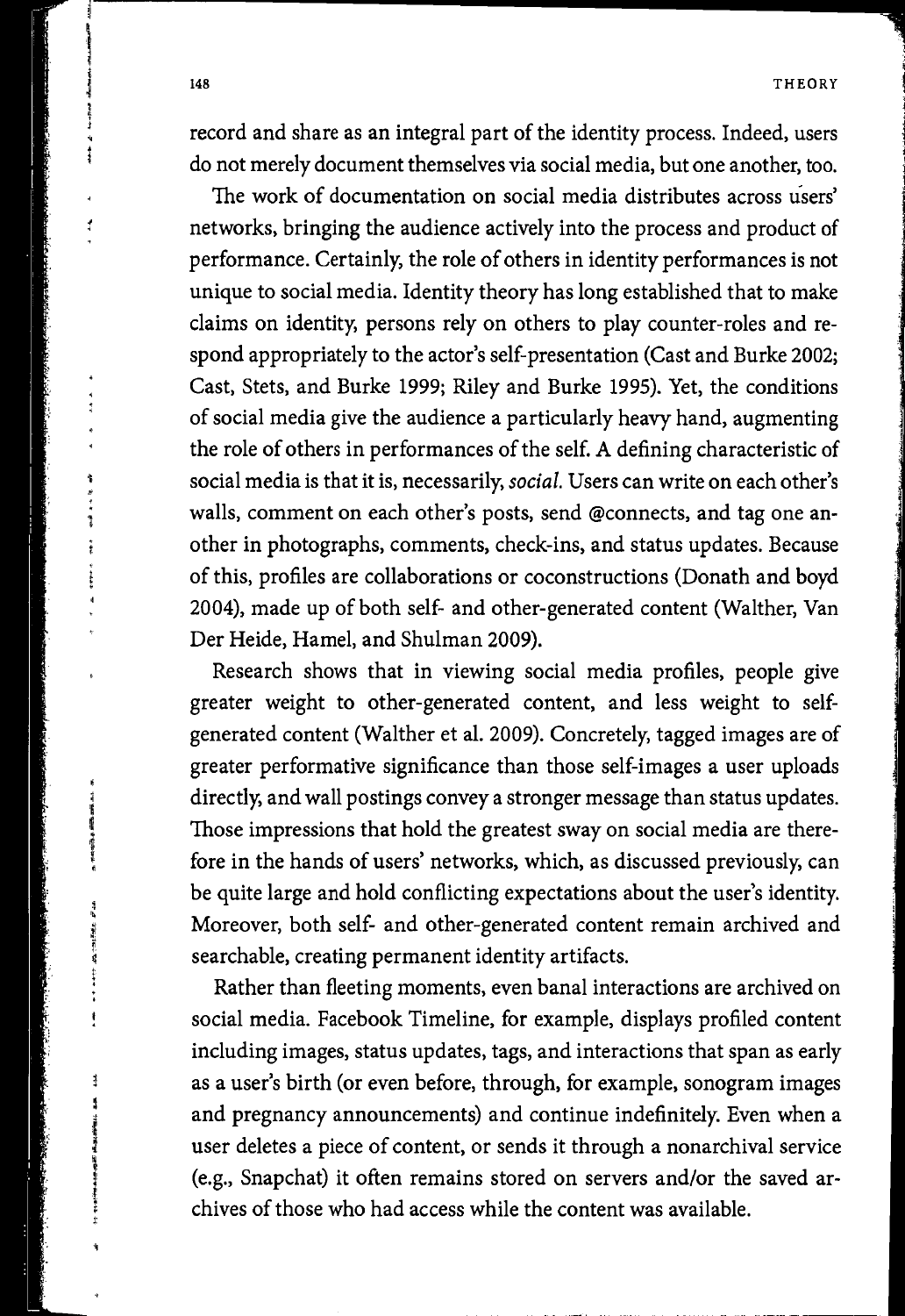Social media profiles are therefore "exhibitions" in which user data are preserved and performances persist over time, seeping into and informing future identity claims (Hogan 2010). The condition of permanence through social media has been described as the end of forgetting (Bossewitch and Sinnreich 2012: 224) and the loss of an evolving self (Goodings and Tucker 2014: 46):

Knowing what somebody "did" seems to be interactionally problematic as it mediates a fixed sense of the body, which follows along in a linear fashion and where all moments can be understood in terms of a succession of fixed points in the past. This function fails to grasp the ability for the past to be created anew. As profiled content latches users to earlier performances, the past becomes fixed and future lines of action constrained.

Identity theory models identity as a responsive process. The identityverification loop presumes that persons can take in perceptual meanings from the situation regarding how they think others see them and, when perceptual meanings contradict the identity standard, work to counteract this. This becomes complicated by identity artifacts that do not go away but, instead, remain as evidence. When these meanings coincide with self-views, the identity standard is reinforced. When they conflict, however, these identity artifacts become persistent hurdles to identity verification. Accumulating too many artifacts that conflict with the identity standard may be a means of closing off social structures, making salient identity difficult to enact.

In short, social media users can carefully curate their images but remain beholden to participation by broad and overlapping networks and the relative permanence of performance through social media platforms. Identity theory offers a framework with which researchers can examine the implications of increased control vis-a-vis relinquished control over the identity performance within the social media environment.

I therefore propose Research Questions 2-4a:

2. Under what conditions of digitally mediated interaction is identity verification more/less likely?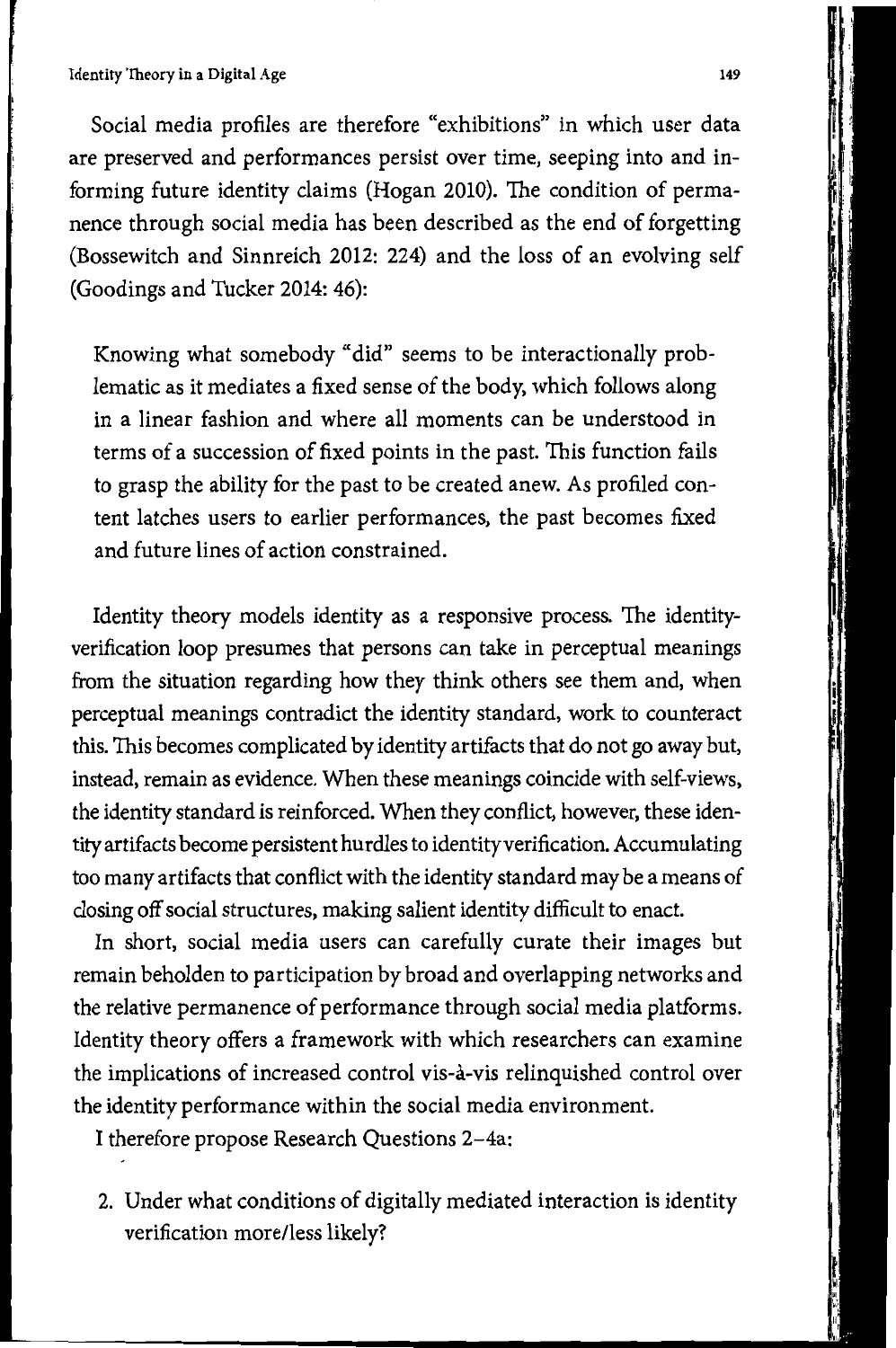- 3. What strategies do social media users employ to avoid identity disconfirming inputs?
	- a. Do avoidance strategies vary with variations in identity salience?
- 4. What strategies do social media users employ to manage identitydisconfirming inputs once they have been enacted?
	- a. How do identity disconfirming inputs affect the identity salience hierarchy?

#### **OUTCOMES**

Identity theory posits that the consequences of nonverification are emotional distress. How this distress manifests varies across social, role, and person identities. These variations are rooted in self-esteem theory (Cast and Burke 2002). There are three dimensions of self-esteem: self-worth, self-efficacy, and authenticity, which map onto social, role, and person <sup>l</sup> identities, respectively (Stets and Burke 2014c). Computer-mediatedcommunication research has focused on self-esteem broadly, as well as its component parts (self-worth, self-efficacy, and authenticity), as both predictors and outcomes of social media use. Although these studies do not employ identity theory directly, they are useful in starting to derive research questions about the relationship between social media and identity-verification outcomes.

Researchers have concerned themselves with the effect of social media participation on self-esteem, with conflicting results. Some show that exposure to one's own profile and time spent using social media positively affect self-esteem (Gentile, Twenge, Freeman, and Campbell 2012; Gonzalez and Hancock 2011), while others find that time spent using social media and frequency of checking social media accounts decrease self-esteem (Kalpidou, Costin, and Morris 2011; Mehdizadeh 2010). These conflicting relationships may be explained through an identity theory framework.

Research shows that those with low self-esteem are eager to selfdisclose via social media (Forest and Wood 2012). On Facebook, those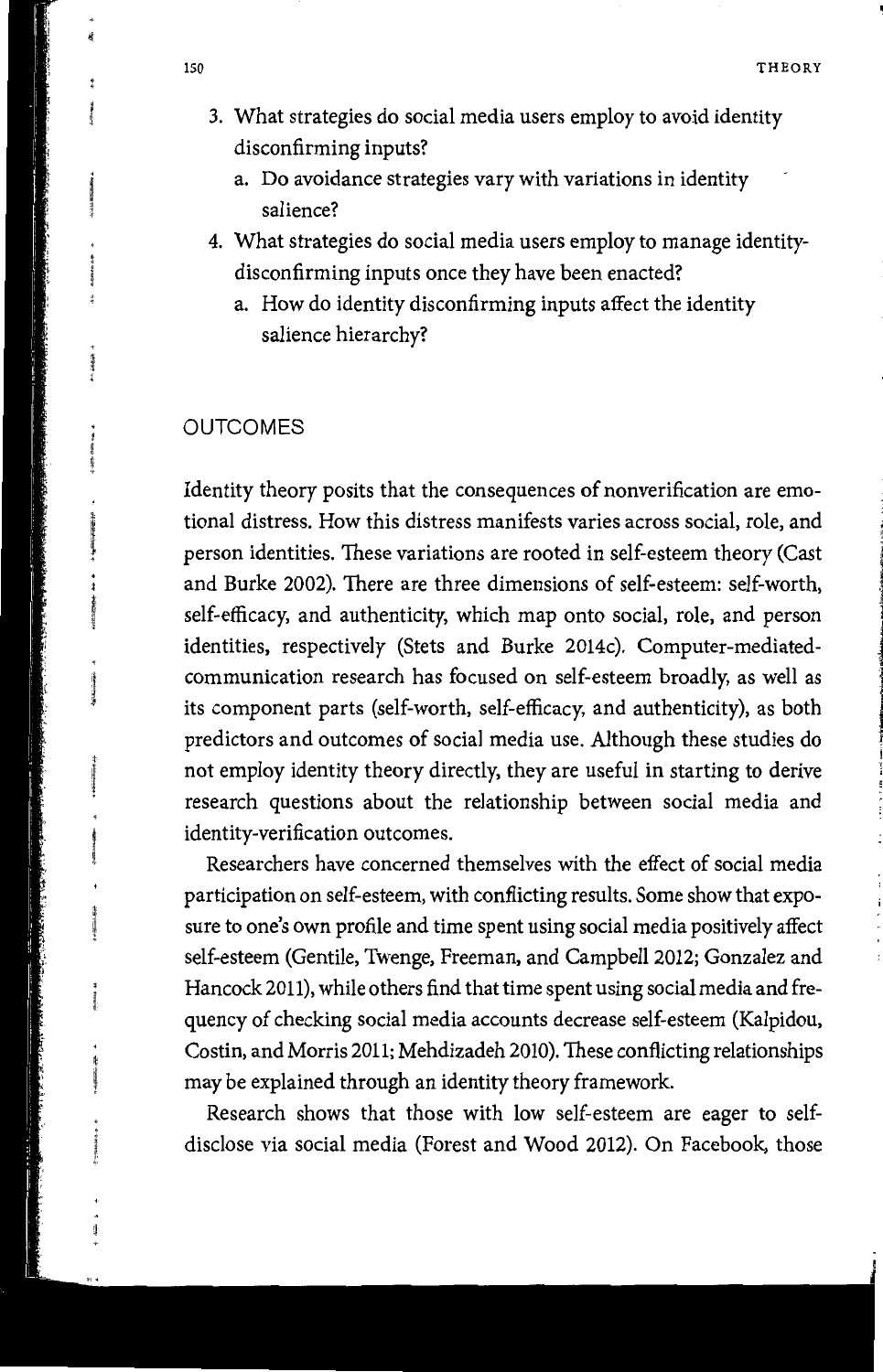with low self-esteem use fewer privacy settings (Christofides, Muise, and Desmarais 2009) and disclose a greater breadth of information than do those with higher self-esteem. This suggests that those experiencing low self-esteem actively engage in identity performances. Christofides et al. (2009) suggest that this may be a function of the need for those with low self-esteem to elicit feedback.

Although the authors of these studies employ self-esteem as a stable personality characteristic that predicts level of social media engagement, identity theory offers an alternative explanation. Low self-esteem is an affective outcome of nonverification (Cast and Burke 2002; Stets and Burke 2014c). Nonverification leads to efforts by which persons change behaviors to better correspond with meanings in their implied identity standard. That is, nonverification decreases self-esteem and compels an active identity performance. From an identity theory perspective, these findings therefore suggest that low self-esteem may drive more active engagement on social media outlets as users work to verify identity meanings and, ultimately, feel better about themselves. In addition to broad measures of self-esteem, social media researchers have examined self-worth, selfefficacy, and most prominently, authenticity.

Self-worth is most closely connected with group-identity verification (Stets and Burke 2014c). Research shows that scanning one's own Facebook profile increases feelings of self-worth, and that people are motivated to log on to their social media accounts following a blow to the ego (Toma and Hancock 2013). This is because social media functions not only to display key aspects of the self but also to highlight and reaffirm social connections with family, friends, and communities (Toma and Hancock 2013: 321). In this vein, survey data show that the need to belong and collective self-esteem have positive effects on attitudes toward social media (Gangadharbatla 2008). The need to belong refers to the need for social acceptance (Baumeister and Leary 1995), while collective self-esteem refers to the strength of a social or group identity (Tajfel and Turner 1986). That is, those who report a strong desire for connection and who maintain strong group identities view social media more favorably. In line with findings from identity theory (Stets and Burke 2014c), high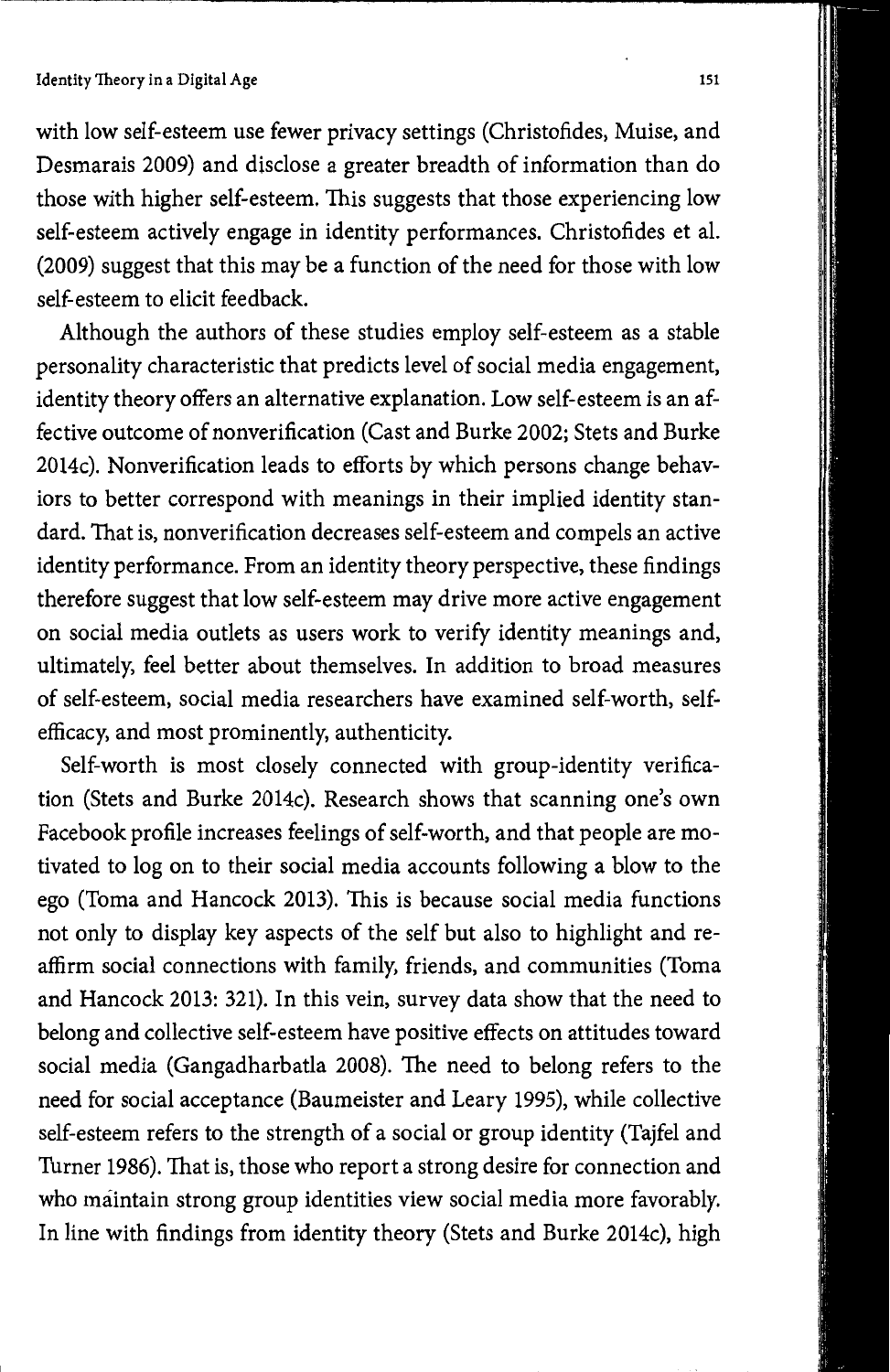levels of self-worth are empirically tied to successful group identification within social media.

Self-efficacy refers to the belief that one can perform necessary actions to achieve desired goals (Bandura 1977). Feelings of self-efficacy are tied to role-identity verification (Stets and Burke 2014c). Research shows that among diverse populations, including American college athletes (Kim 2013) and German social network site users (Krämer and Winter 2008), those with more connections on social media have a greater sense of selfefficacy. It is unclear whether and how network size ties into role identities specifically. However, keeping in mind that larger networks contain diverse role-identity expectations, we may speculate that those with large networks have the opportunity to enact multiple roles, which, research shows, bears psychological benefits (Thoits 1986, 2003). In contrast, those struggling to verify their role identities may limit their connections via social media, circumventing the problems of context collapse. Therefore, shrinking networks may be both an indicator of, and/or impetus for, low self-efficacy. This remains to be tested.

As with global self-esteem, Kim (2013) finds that those with low selfefficacy post more frequent status updates. However, Krämer and Winter (2008) find that those with *high* self-efficacy include more data in their profiles than those with lower self-efficacy. These contradictory findings might well be parsed out if measured with regard to role identity specifically.

Interestingly, those with low global self-esteem and low self-efficacy post more content, but posting more content brings about negative evaluations from others (Forest and Wood 2012) and decreases users' self-efficacy (Kim 2013). That is, those with low self-esteem and low selfefficacy engage social media more actively, but doing so exacerbates the problem. This offers an important reminder that identity processes are always interactive and performative inputs do not necessarily affect actual and reflected appraisals in the way an actor intends. In this vein, identity verification requires a believable performance, one in which the actor sincerely conveys the self that they purport to be. That is, performances must come off authentically (Goffman 1959).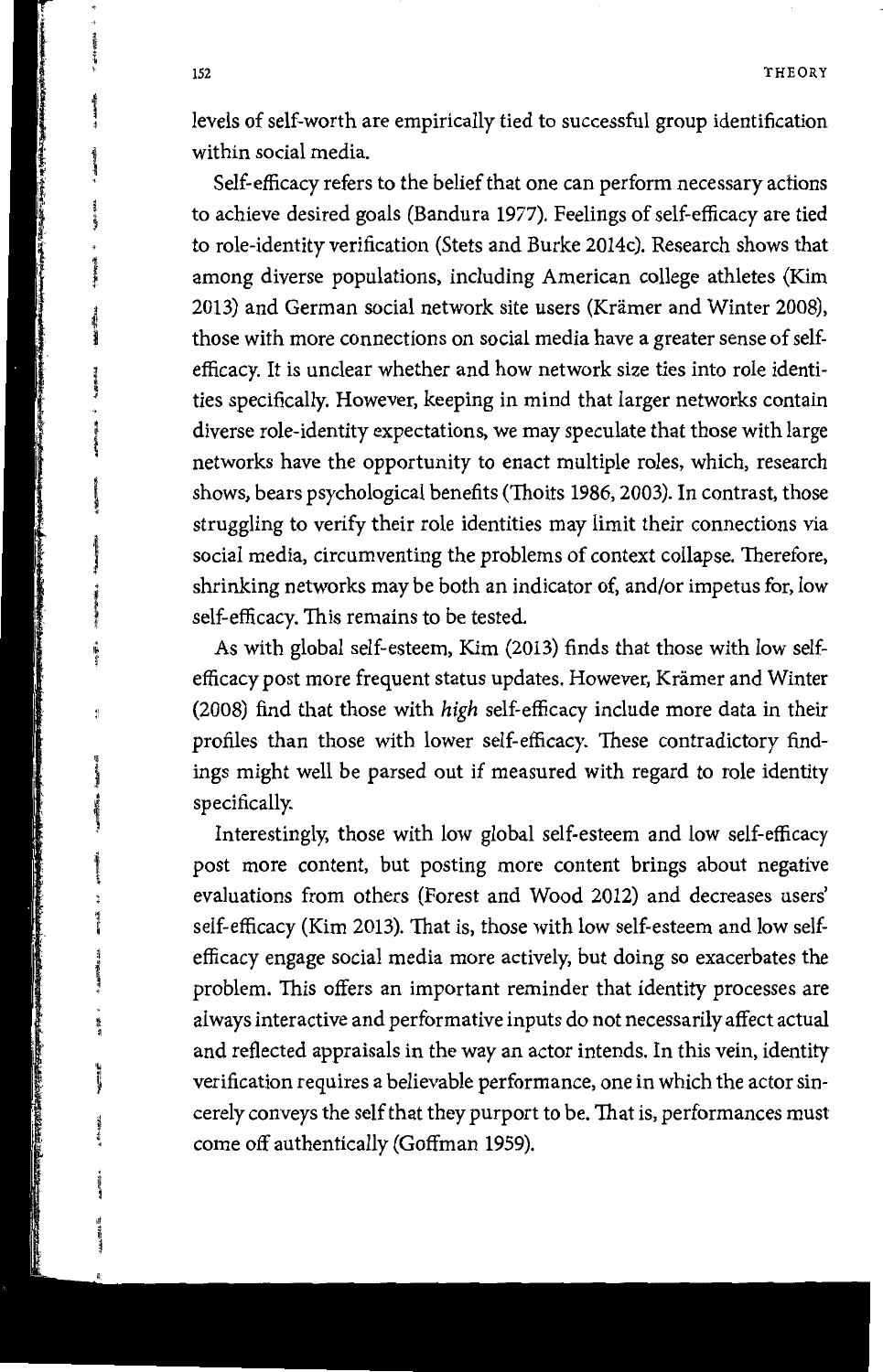Authenticity refers to the presumed underlying *truth* of a social actor's performance (Trilling 1972); it is a performance that does not seem performed but, rather, a spontaneous manifestation of ingrained values (Erikson 1995). It is a merger between person and role, such that the role is no longer a situationally specific performance but a fixed part of the actor's being (Turner 1978). Within identity theory, authenticity is an outcome of person-identity verification (Stets and Burke 2014c). The conditions of pervasive digital mediation create a tension between information control and authenticity (Uski and Lampinen 2016). Actors must work to craft identity performances that remain "accurate" and appear "natural," while employing the extensive tools at their disposal to convey identity meanings. This tension has received significant attention within the literature.

Social media platforms and social network sites in particular, have been called "labor-exposing spaces," referring to the exposure of identity work as users are afforded the time and technological capability to carefully and thoughtfully craft images of the self (Davis 2012). In this vein, research shows that social media users actively police authenticity, censuring those who "try too hard" (Marwick and boyd 2011) or present themselves online in ways that contradict offline performances (McLaughlin and Vitak 2012). Indeed, the push for authenticity via social media spans across otherwise diverse social media platforms (Uski and Lampinen 2016).

Empirically, authenticity on social media is both a predictor and outcome of affective well-being (Reinecke and Trepte 2014). Over time, those who report presenting themselves "authentically" through social media are more likely to report high positive affect, while those who report high positive affect are also more likely to present themselves authentically (Reinecke and Trepte 2014). So authenticity increases emotional wellbeing and emotional well-being increases authenticity, or conversely, inauthenticity increases emotional distress and emotional distress evokes insincere performances.

Since authenticity is an outcome of verification processes for person identities, the significant and multidirectional relationship between inauthenticity and negative affect among social media users may be a function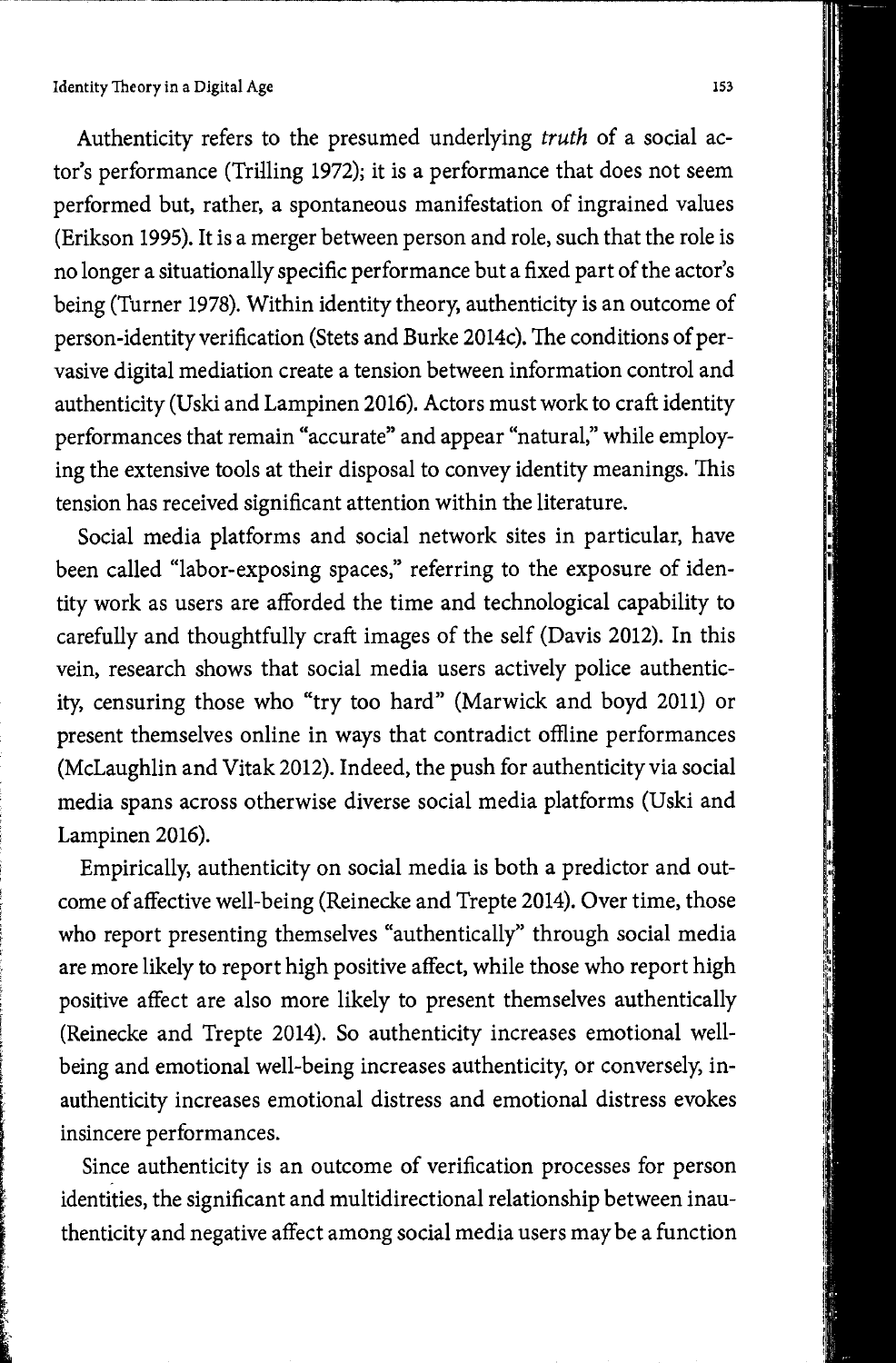of persistent nonverification. That is, those who fail to verify their person identities feel inauthentic and feel bad, perhaps prompting them to adjust their performances to better match how they think others see them. In contrast, those who verify their person identities feel authentic and feel good, enabling them to continue presenting in ways that align with their person identity standards. Again, these relationships await testing.

Social media researchers have long concerned themselves with variables of psychological well-being. Social media studies that examine self-esteem as a global concept, as well as self-worth, self-efficacy, and authenticity, dovetail with the affective outcomes posited by identity theory. Although none of these studies employ identity theory as a framework, they suggest support for the identity theory model and offer the opportunity to test identity theory in digitally mediated environments. I therefore put forth Research Questions 5-8:

- 5. What is the relationship between authenticity and digitally mediated person-identity verification?
- 6. What is the relationship between self-efficacy and digitally mediated role-identity verification?
- 7. What is the relationship between self-worth and digitally mediated social-identity verification?
- 8. Does identity salience mediate the relationship between selfesteem and digitally mediated person-, role-, and group-identity verification?

#### MULTIPLE IDENTITIES AND IDENTITY CHANGE

Moving forward, I examine two emergent and interrelated components of identity theory: multiple identities and identity change. Enacting multiple identities is one key factor that can lead to identity change. Although identity theory posits that identities are relatively stable, they can shift slowly over time as persons respond to identity conflict, nonverifying reflected appraisals, and structural conditions (Burke 2006). While conflicting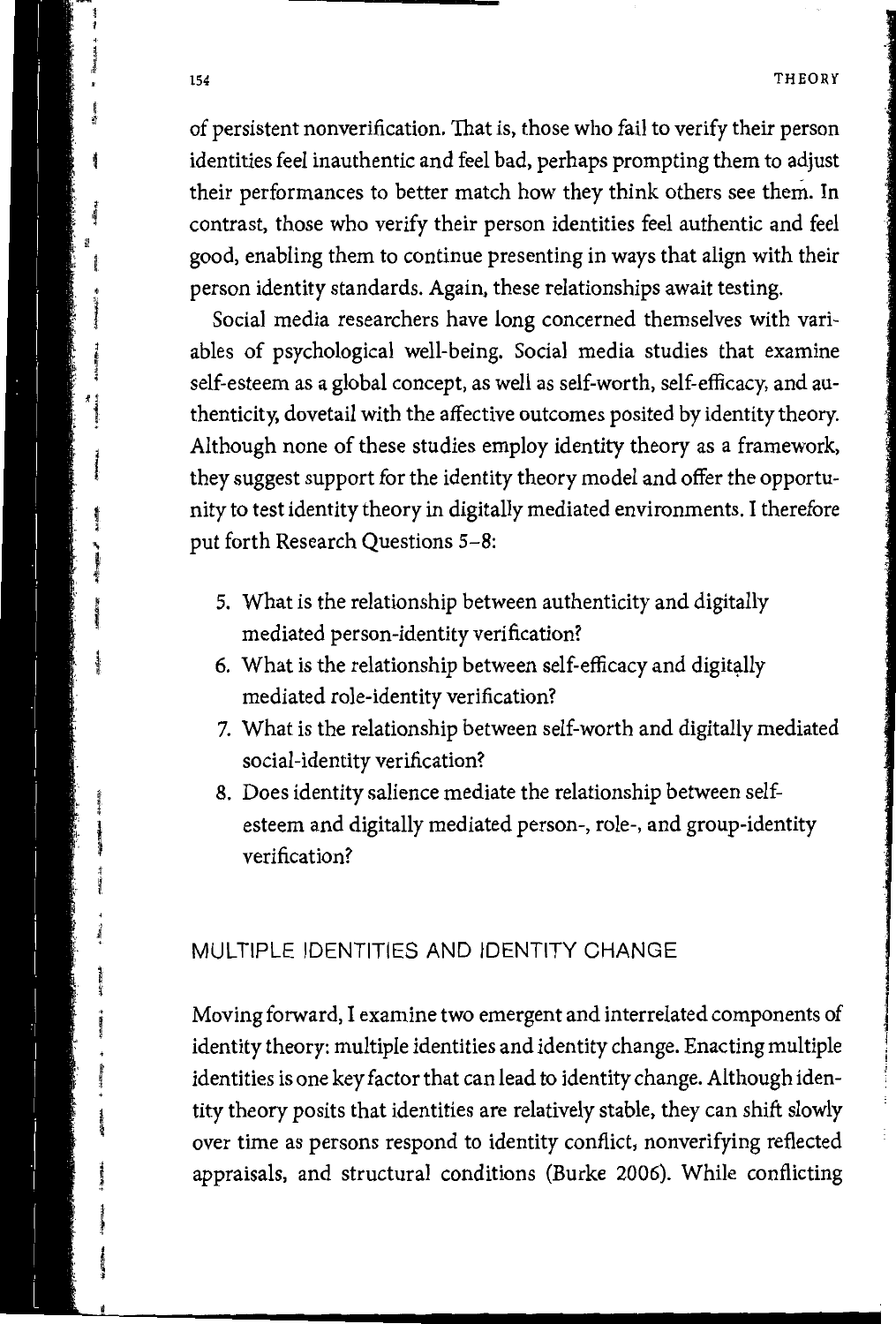identities and nonverifying reflected appraisals can result in changes to the identity standard, structural conditions can affect one's hierarchy of identity salience. Each of these is affected by multiple identity enactment. Multiple identity enactment is a key affordance of social media, and is therefore relevant for advances in identity theory.

Persons have multiple identities within the self and across people within each situation. Within a situation, identity verification requires others to play appropriate counter-roles. As such, each person's identity claims affect others within a group (Cast and Burke 2002; Cast et al. 1999; Riley and Burke 1995). Within a person, identities have varying degrees of overlap. That is, claiming and enacting one identity may or may not have implications for another identity standard. Overlapping identities can support one another, such as spouse and parent, or conflict, such as parent and criminal (Stets and Burke 2014a). Although conflicting identities can cause role conflict, research shows that maintaining multiple identities has psychological benefits, enhancing one's sense of purpose and meaning (Thoits 1986), especially when roles are enacted voluntarily (Thoits 2003) and when these role identities can be verified (Burke and Stets 2009).

The psychological benefits of multiple roles vis-à-vis role conflict may have to do with persons' ability to keep their role identities isolated from one another. As Smith-Lovin (2007) argues, in our fragmented social world, we can usually keep our identities and their relevant networks, separate. That is, simultaneous identity enactments are rare. When they do occur, however, they can be drivers of personal and cultural change (Smith-Lovin 2007). Yet through social media, the simultaneous enactment of multiple identities is not only common but also compulsory. This is made clear in the previous discussion of context collapse, through which networks associated with multiple identities converge in a shared social space. The social media user is therefore always juggling the numerous identities that make up the self and the complex array of counterroles played by those in a large network.

One route to identity change is the simultaneous enactment of two or more identities with meanings that conflict with one another. When someone enacts conflicting identities, their standards may move toward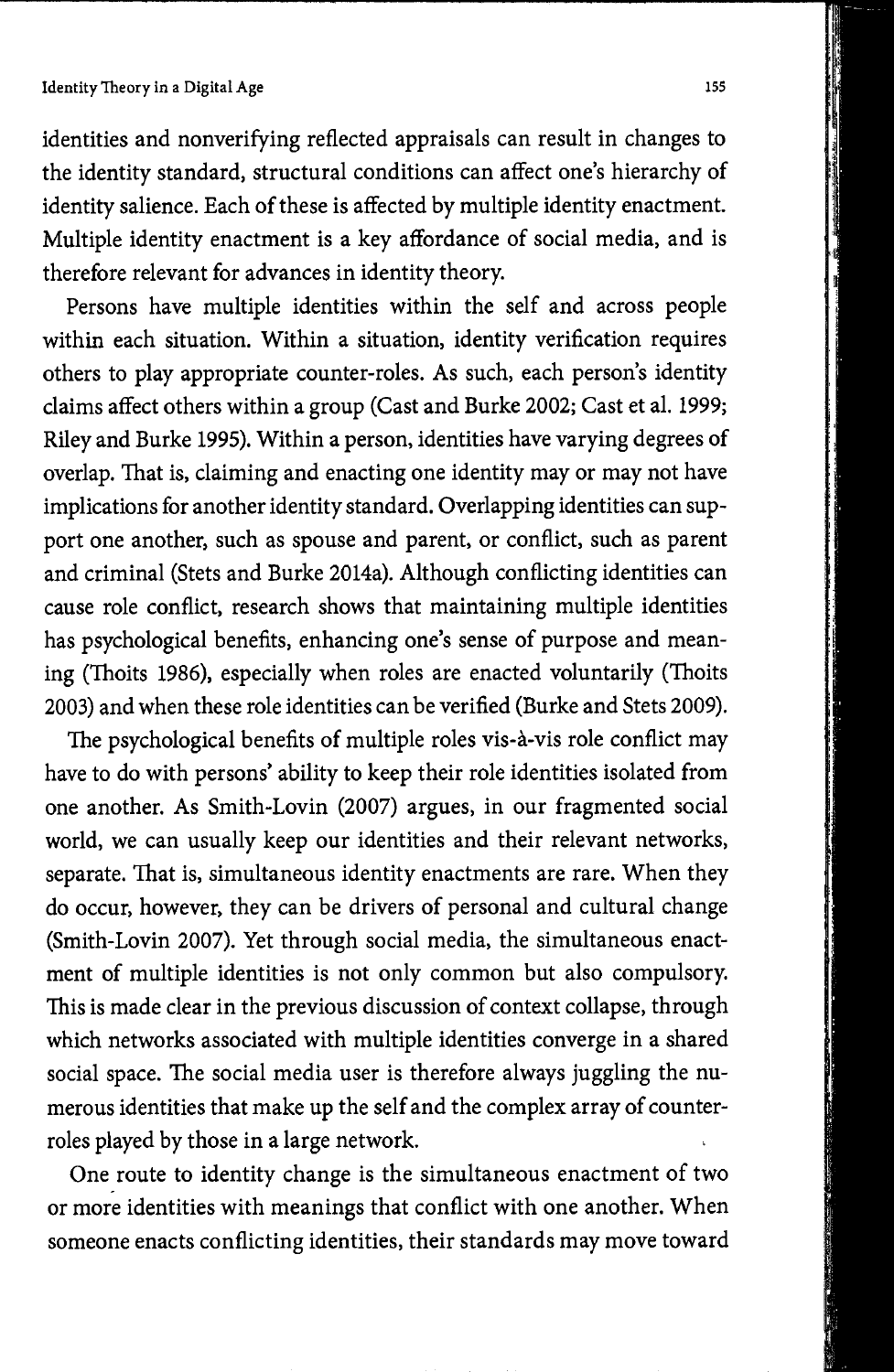each other to minimize the conflict (Burke 2006). For instance, a doctor who brings her child to work enacts the mother and doctor identities simultaneously. The expectations placed on her are different for each role. Identity theory predicts that the mother would reach a "compromise" in which her mother identity took on some characteristics of her doctor identity and her doctor identity more closely approximated her mother identity. She may therefore be more methodical in her parenting and warmer in her patient care. Research shows that for role identities, compromises are not uniform but vary along with level of commitment (Burke and Stets 1999; Stryker and Serpe 1982), degree of salience (Callero 1985; Stryker and Serpe 1982, 1994), and ties from one identity to other identities (Burke 2003; Smith-Lovin 2003; Thoits 1986). Specifically, those roles to which one is more committed, that hold greater salience, and are more closely tied with other identities, tend to be more stable. Through social media, persons lay claim to many identities, with identity standards that may well conflict. Social media platforms therefore provide a theoretically rich environment in which to test the effects of commitment, salience, and network ties as predictors of identity change as they apply not only to role identities but also to person and group identities.

Persistent nonverification of identity meanings is a second route to identity change (Burke and Cast 1991). Cast and Cantwell show this in newly married couples (2007), while Stets (2005) measures identity change in terms of affective response. While nonverification elicits a negative emotional reaction, the reaction decreases over time. That is, when nonverification is persistent, the person feels less bad. This suggests that they are relenting and changing the identity standard rather than resisting the reflected appraisals (Stets 2005). If identity enactment via social media is multiple, so too are the reflected appraisals. Identity claims may be verified by some segments of a user's network but disconfirmed by others. For instance, posting about professional success may elicit congratulatory remarks from colleagues and also, an embarrassing monologue of pride from the person's mother. While the former verifies the "professional" identity, the latter does not.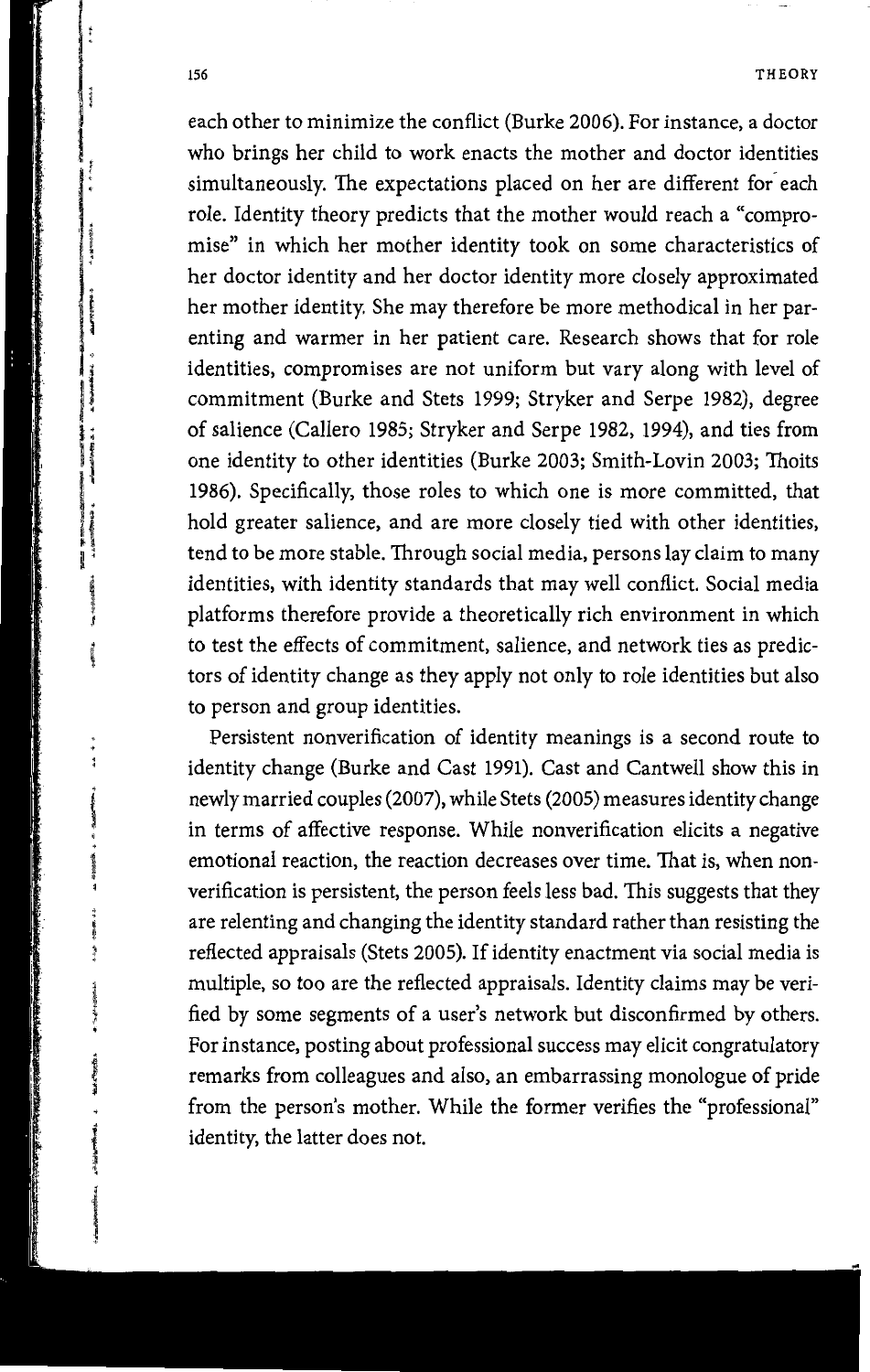Finally, structural configurations can generate changes to the identity salience hierarchy. Within a situation, some identities are more readily available while others are less available. When an identity is persistently unavailable, it may reduce in salience. In contrast, identities that become compulsory may increase in salience (Serpe and Stryker 1987, 1993). The availability of identities hinges on the openness of the proximate structure, discussed at length in a previous section. Questions remain about the conditions under which social media platforms are "open" and "closed." It is worth noting here that answering questions about degree of openness on social media platforms creates a pathway to understand how open and closed structures affect changes in the salience structure of the self.

Through social media, we can expect the enactment of multiple identities. Multiple identity enactment affects changes to person, role, and group identities. Researchers can examine how identities change through various social media platforms, while testing hypotheses about identity change more generally. I therefore propose Research Questions 9-12:

- 9. How do social actors manage the multiple enactment of identity fostered by social media?
- 10. Under what conditions are social media users likely to experience changes to their identity standards?
- 11. Under what conditions are social media users likely to experience changes to their identity salience hierarchy?
- 12. How do salience, commitment, and network ties via social media affect changes to person, role, and group identities?

#### SUMMARY AND CONCLUSIONS

The rise of digital social technologies as a central means of communication and interaction presents an exciting time for students of the self in society. Identity theory, extensively theorized and rigorously tested, provides a strong framework with which to understand new forms of sociality. At the same time, the new conditions of a digitally mediated society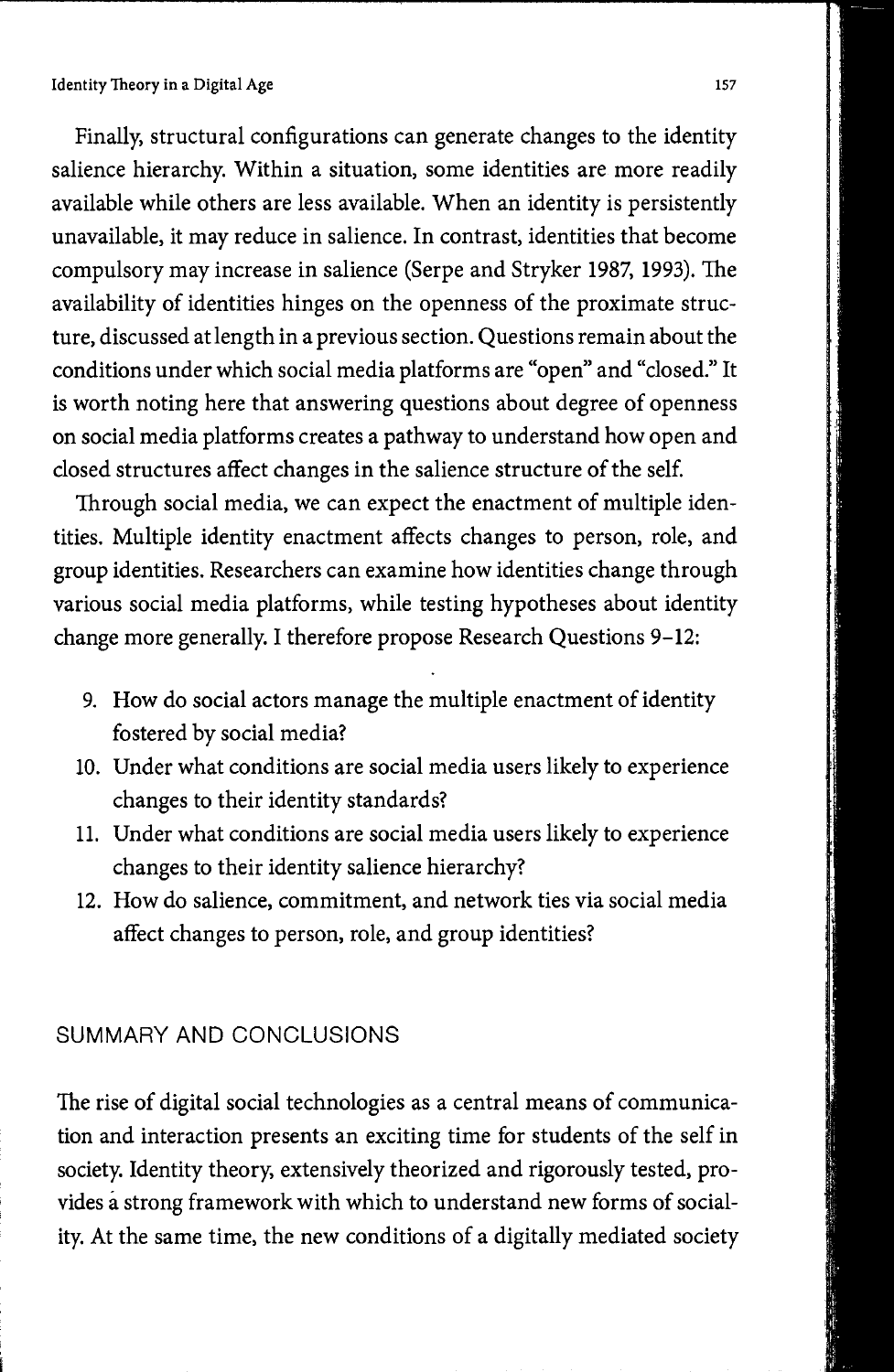offer an opportunity for identity theorists to test new hypotheses and examine the viability of existing assumptions.

Identity theory is instructive in parsing out the structural conditions of social media platforms, and the degree to which the conditions of social media foster or impede control over identity meanings. With its focus on identity verification, such control becomes a central variable within the identity theory model. In turn, the affective rewards of verification-and consequences of nonverification-explain why level of control is of interactional significance.

While identity theory is useful in understanding the effects of digital mediation, the conditions of digital mediation also push current renditions of identity theory. In particular, they call into question what it means to span multiple situations and multiple networks simultaneously. I, therefore, concluded each section with empirically driven theoretical questions about the role of social media in situational structures, identity verification processes, identity verification outcomes, multiple identity enactment, and identity change.

These research questions set an agenda moving forward. Spanning disciplines and subdisciplines, they are a call not only for theoretically informed empirical research but also for collaboration between and within academic fields. Indeed, the work of social psychologists has much to contribute to theories of the digital, and understanding digital mediation will be instrumental to social psychologists as they continue to refine and test the scope and assumptions of their theories.

#### REFERENCES

- Anden-Papadopoulos, Kari. 2014. "Citizen Camera-Witnessing: Embodied Political Dissent in the Age of 'Mediated Mass Self-Communication."' *New Media and Society* 16:753-769.
- Back, Matja D, Juliane M. Stopfer, Simine Vazire, Sam Gaddis, Stefan C. Schmukle, Boris Egloff, and Samuel D. Gosling. 2010. "Facebook Profiles Reflect Actual Personality, Not Self-Idealization." *Psychological Science* 21:372-374.
- Bandura, Albert. 1977. "Self-Efficacy: Toward a Unified Theory of Behavioral Change." *Psychological Review* 84:191-215.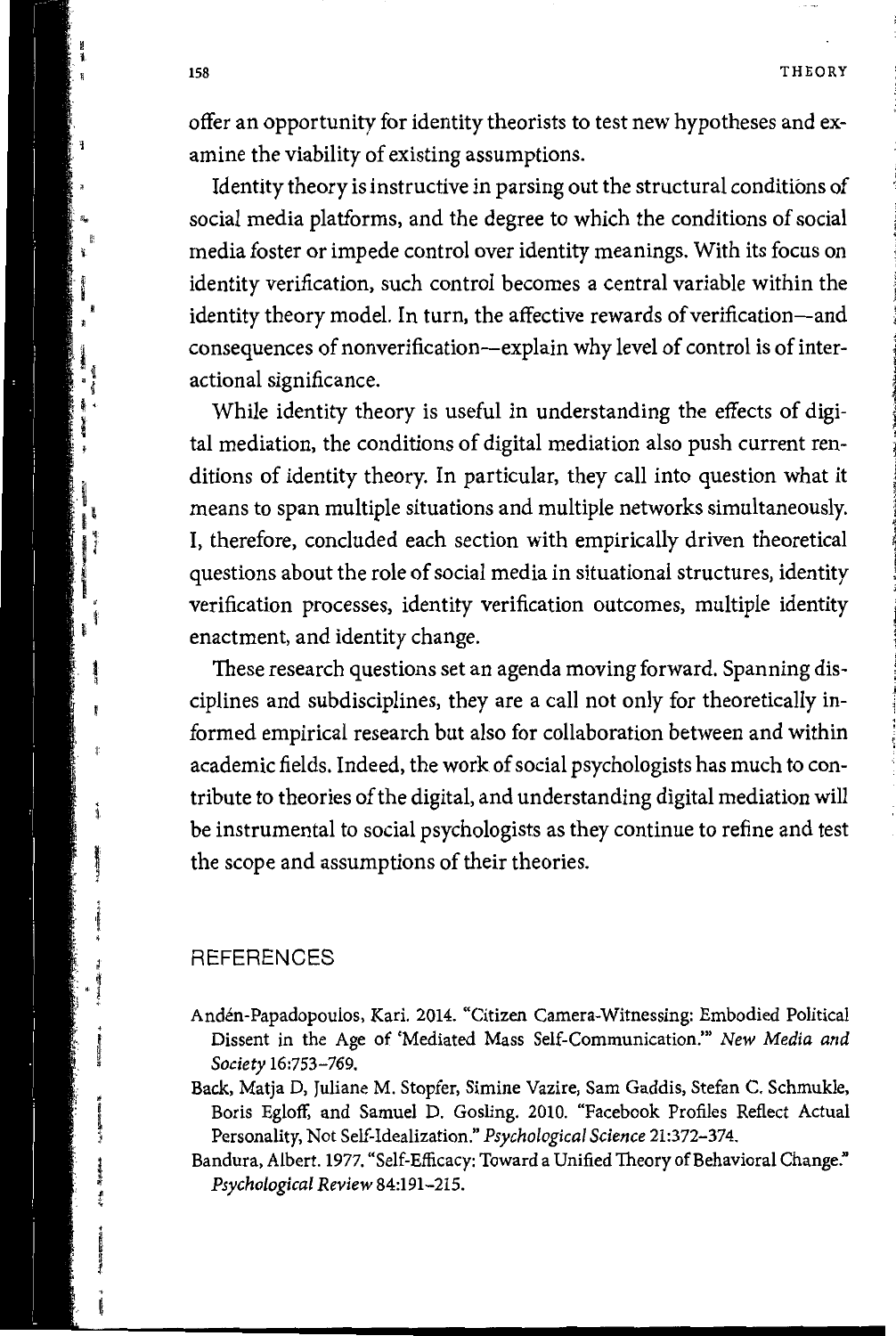- Baumeister, Roy F. and Mark R. Leary. 1995. "The Need to Belong: Desire for Interpersonal Attachments as a Fundamental Human Motivation." *Psychological Bulletin* 117:497-529.
- Bossewitch, Jonah and Aram Sinnreich. 2012. "The End of Forgetting: Strategic Agency beyond the Panopticon." *New Media and Society* 15:224-242.
- boyd, danah. 2010. "Social Network Sites as Networked Publics: Affordances, Dynamics, and Implications." Pp. 39-58 in *A Networked Self: Identity, Community, and Culture on Social Network Sites,* edited by Z. Papacharissi. New York: Routledge.
- boyd, danah and Alice Marwick. 2011. "Social Stenography: Privacy in Networked Publics." *International Communication Association,* Boston, MA. Retrieved November 5, 2014. http://www.danah.org/papers/2011/Steganography-ICAVersion.pdf
- Burke, Peter J. 1991. "Identity Processes and Social Stress." *American Sociological Review* 56: 836-849.
- Burke, Peter J. 2003. "Relationships among Multiple Identities." Pp. 195-214 in *Advances in Identity Theory and Research,* edited by P. J. Burke, T. J. Owens, R. T. Serpe, and P. A. Thoits. New York: Kluwer Academic/Plenum.
- Burke, Peter. J. 2006. "Identity Change." *Social Psychology Quarterly* 69:81-96.
- Burke, Peter J. and Alicia D. Cast. 1997. "Identity Processes and Social Stress." *American Sociological Review* 56:836-849.
- Burke, Peter J. and Jan E. Stets. *2009.Identity Theory.* New York: Oxford University Press.
- Callero, Peter L. 1985. "Role Identity Salience." *Social Psychology Quarterly* 48:203-215.
- Cast, Alicia D. and Peter J. Burke. 2002. "A Theory of Self-Esteem." *Social Forces*  80:1041-1068.
- Cast, Alicia D. and Allison M. Cantwell. 2007. "Identity Change in Newly Married Couples: Effects of Positive and Negative Feedback." *Social Psychology Quarterly*  70:172-185.
- Cast, Alicia. D., Jan E. Stets, and Peter J. Burke. 1999. "Does the Self Conform to the Views of Others?" *Social Psychology Quarterly* 62:68-82.
- Christophides, Emily, Amy Muise, and Serge Desmarais. 2009. "Information Disclosure and Control on Facebook: Are They Two Sides of the Same Coin or Two Different Processes?" *Cyberpsychology and Behavior* 12:341-345.
- Davis, Jenny L. 2012. "Accomplishing Authenticity in a Labor Exposing Space." *Computers in Human Behavior* 28:1966-1973.
- Davis, Jenny L. 2014. "Triangulating the Self. Identity Processes in a Connected Era." *Symbolic Interaction* 37:500-523.
- Davis, Jenny L. and Nathan Jurgenson. 2014. "Context Collapse: Theorizing Context Collusions and Collisions." *Information, Communication and Society* 17:476-485.
- Deuze, Mark. 2011. "Media Life." *Media, Culture and Society* 33:137-48.
- Donath, Judith and danah boyd. 2004. "Public Displays of Connection." *BT Technology Journal22:7l-82.*
- Erikson, Rebecca. 1995. "The Importance of Authenticity for Self and Society." *Symbolic Interaction* 18:121-144.
- Forest, Amanda L. and Joanne V. Wood. 2012. "When Social Networking Is Not Working: Individuals with Low Self-Esteem Recognize but Do Not Reap the Benefits of Self-Disclosure on Facebook." *Psychological Science* 23:295-302.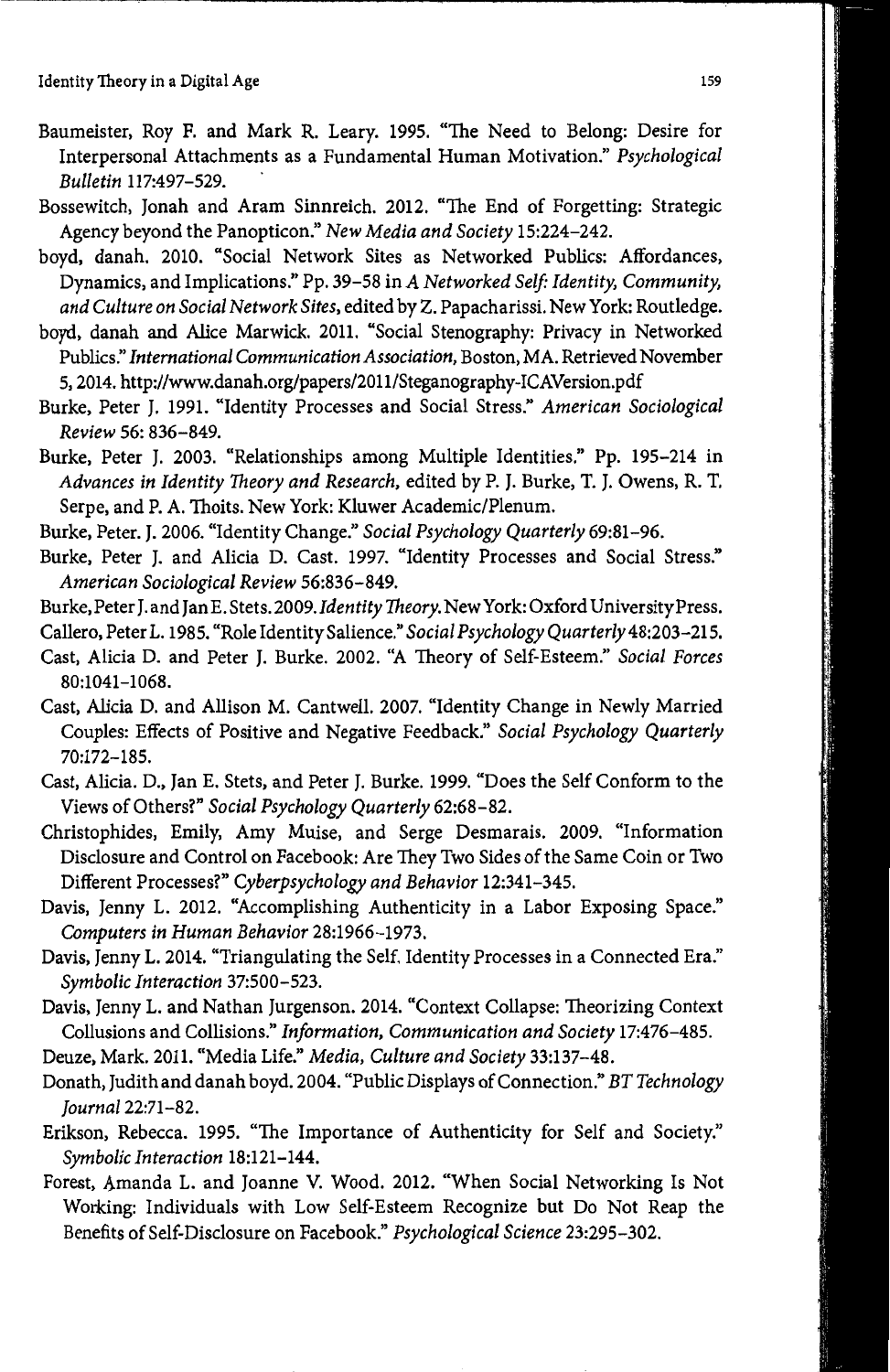- Gangadharbatla, Harsha. "Facebook Me: Collective Self-Esteem, *Need* to Belong, and Internet Self-Efficacy as Predictors of the Generation's Attitudes toward Social Networking Sites." *Journal of Interactive Advertising* 8:5-15. \_
- Gathman, Cabell. 2015. "Announcing Bad News on Facebook." *Cyborgology Blog.*  Retrieved January 20, 2015. http:/lthesocietypages.org/cyborgology/2015/01/20/ announcing-bad-news-now-on-facebook/
- Gentile, Brittany, Jean M. Twenge, Elise C. Freeman, W. Keith Campbell. 2012. "The Effect of Social Networking Websites on Positive Self-Views: An Experimental Investigation." *Computers in Human Behavior* 28:1929-1933.
- Goffman, Erving. 1959. *Presentation of Self in Everyday Life.* New York: Doubleday.
- Goodings, Lewis and Ian Tucker. "Social Media and the Co-Production of Bodies Online: Bergson, Serres and Facebook's Timeline." *Media, Culture and Society.*  36:37-51.
- Gonzales, AmyL. and Jeffrey T. Hancock. 2011. "Mirror, Mirror on My Facebook Wall: Effects of Exposure to Facebook on Self-Esteem." *Cyberpsychology, Behavior and Social Networking* 14:79-83.
- Gottschalk, Simon. 2010. "The Presentation of Avatars in Second Life: Self and Interaction in Social Virtual Spaces." *Symbolic Interaction* 33:501-525.
- Hogan, Bernie. 2010. "ThePresentationofSelfin theAgeofSocialMedia: Distinguishing Performances and Exhibitions Online." *Bulletin of Science, Technology and Society*  30:377-386.
- Huston, Zachary. 2009. "The Best Imitation of Myself: Communication and Arbitrary Construction of the Self." *American Communication Journal* 11:1-15.
- Jurgenson, Nathan and P. J. Rey. 2012. "The Fan Dance: How Privacy Thrives in an Age of Hyper-Publicity." In the *Unlike Us Reader: Social Media Monopolies and Their Alternatives,* edited by G. Lovink and M. Rasch. Institute of Network Cultures. Amsterdam. Retrieved October 10, 2014. (http://books.networkcultures. org/unlikeusreader/chapter/the-fan-dance-how-privacy-thrives-in-an-age-ofhyper-publicity/).
- Kalpidou, Maria, Dan Costin, and Jessica Morris. 2011. "The Relationship between Facebook and the Well-Being of Undergraduate College Students." *Cyberpsychology*, *Behavior, and Social Networking* 14:183-189.
- Kim, Jongsung. "Relationship between Facebook Usage and Self-Efficacy among College Athletes." *Media Watch* 4:364-374.
- Kramer, Nicole C. and Stephen Winter. "Impression Management 2.0: The Relationship of Self-Esteem, Extraversion, Self-Efficacy, and Self-Presentation within Social Networking Sites." *Journal of Media Psychology* 20:106-116.
- Luery, Sarah E. 2013. "'It's Complicated': Actual, Ideal, Ought, and Socially Desirable SelfPresentation on Facebook." Masters Thesis, Department of Sociology, California State University, Northridge.
- Madden, Mary and Katherine Zickuhr. 2014. "65% of Adults Use Social Networking Sites." Pew Internet and American Life Project. Pp.1-14. Retrieved September 12, 2014. http://pewinternet.org/Reports/2011/Social-Networking-Sites.aspx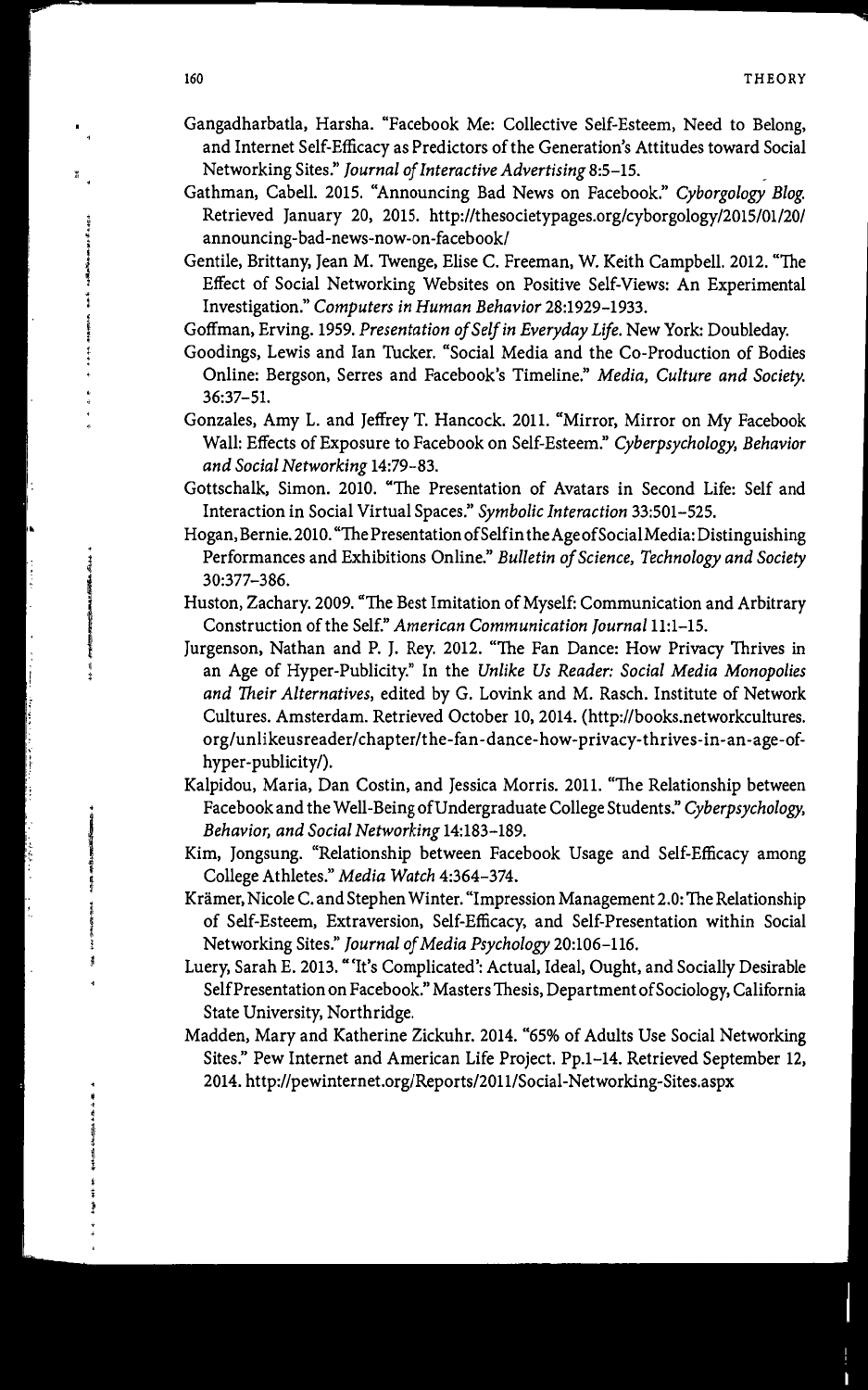- Marwick,AliceE. and danah boyd. 2011. "I Tweet Honestly, I Tweet Passionately: Twitter Users, Context Collapse, and the Imagined Audience." *New Media and Society*  13:114-133.
- Marwick, Alice and Nicole B. Ellison. 2012. ""There Isn't Wifi in Heaven!' Negotiating Visibility on Facebook Memorial Pages." *Journal of Broadcasting and Electronic Media* 56:378-400.
- McLaughlin, Caitlin and Jessica Vitak. 2012. "Norm Evolution and Violation on Facebook." *New Media and Society* 14:299-315.
- Mead, George Herbert. 1934. *Mind, Self, and Society.* Chicago, IL: University of Chicago Press.
- Merolla, David M., Richard T. Serpe, Sheldon Stryker, and P. Wesley Shultz. 2012. "Structural Precursors to Identity Processes: The Role of Proximate Social Structures." *Social Psychology Quarterly* 75:149-172.
- Mehdizadeh, Soraya. 2010. "Self-Presentation 2.0: Narcissism and Self-Esteem on Facebook." *Cyberpsychology, Behavior, and Social Networking* 13:357-364.
- Miller, Hugh. 1995. "The Presentation of Self in Electronic Life: Goffman on the Internet." Presented at Embodied Knowledge and Virtual Space Conference Goldsmiths' College, University of London, June. Retrieved October 1, 2010. http:// www.douri.sh/classes/ics234cw04/miller2.pdf
- Murthy, Dhiraj. 2012. "Towards a Sociological Understanding of Social Media: Theorizing Twitter." *Sociology* 46:1059-1073.
- Owens, Timothy J., Dawn T. Robinson, and Lynn Smith-Lovin. 2010. "Three Faces of Identity." Annual Review of Sociology 36:477-499.
- Pew Internet and American Life Project. 2014. "Internet User Demographics." Retrieved March 10, 2015. http://www.pewinternet.org/data-trend/internet-use/latest-stats/
- Rainie, Lee and Barry Wellman. 2012. *Networked: The New Social Operating System.*  Cambridge, MA: MIT Press.
- Reinecke, Leonard and Sabine Trepte. 2014. "Authenticity and Well-Being on Social Network Sites: A Two-Wave Longitudinal Study on the Effects of Online Authenticity and the Positivity Bias in SNS Communication." *Computers in Human Behavior* 30:95-102.
- Riley, Anna and Peter J. Burke. 1995. "Identities and Self-Verification in the Small Group." *Social Psychology Quarterly* 58:61-73.
- Serpe, Richard 1987. "Stability and Change in Self: A Structural Symbolic Interactionist Explanation." *Social Psychology Quarterly* 50:44-55.
- Serpe, Richard T. and Sheldon Stryker. 1987. "The Construction of Self and Reconstruction of Social Relationships." *Advances in Group Processes* 4:41-66.
- Serpe, Richard T. and Sheldon Stryker. 1993. "Prior Social Ties and Movement into New Social Relationships." *Advances in Group Processes* 10:283-304.
- Serpe, Richard T. and Sheldon Stryker. 2011. "The Symbolic Interactionist Perspective and Identity Theory." Pp. 225-248 in *Handbook of Identity Theory and Research,* edited by S. J. Schwartz, K. Luyckx, and V. L. Vignoles. New-York: Springer.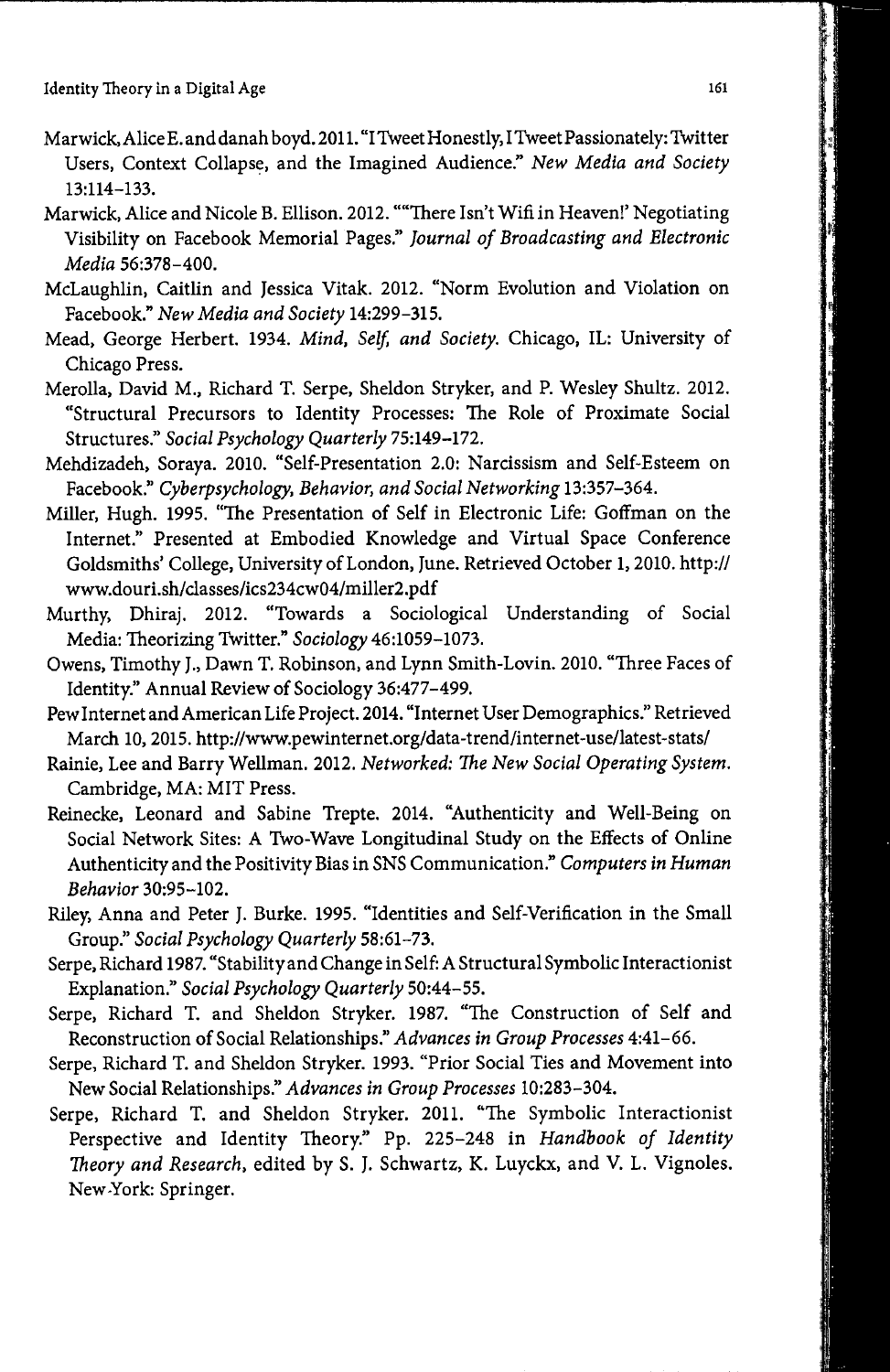- Smith-Lovin, Lynn. 2003. "Self, Identity, and Interaction in an Ecology of Identities." Pp. 167-178 in *Advances in Identity Theory and Research*, edited by P. J. Burke, T. J. Owens, R. T. Serpe, and P. A. Thoits. New York: Kluwer Academic/Plenum.
- Smith-Lovin, Lynn. 2007. "The Strength of Weak Identities: Social Structural Sources of Self, Situation, and Emotional Experience." *Social Psychology Quarterly*  70:106-124.
- Stets, Jan E. 1995. "Role Identities and Person Identities: Gender Identity, Mastery Identity, and Controlling One's Partner." *Social Psychology Quarterly* 60:185-217.
- Stets, Jan E. 2005. "Examining Emotions in Identity Theory." *Social Psychology Quarterly* 68:39-56.
- Stets, Jan E. and Chris F. Biga. 2003. "Bringing Identity Theory into Environmental Sociology." *Sociological Theory* 21:398-423.
- Stets, Jan E. and Peter J. Burke. 1994. "Inconsistent Self-Views in the Control Identity Model." *Social Science Research* 23:236-262.
- Stets, Jan E. and Peter J. Burke. 2014a. "The Development ofldentityTheory." *Advances in Group Processes* 31:57-97.
- Stets, Jan E. and Peter J. Burke. 2014b. "Emotions and Identity Non-Verification." *Social Psychology Quarterly* 77:387-410.
- Stets, Jan E. and Peter J. Burke. 2014c. "Self-Esteem and Identities." *Sociological Perspectives* 57:409-433.
- Stets, Jan E. and Michael J. Carter. 2011. "The Moral Self: Applying Identity Theory." *Social Psychology Quarterly* 74:192-215.
- Stets, Jan E. and Michael J. Carter. 2012. "A Theory of the Self for the Sociology of Morality." *American Sociological Review* 77:120-140.
- Stryker, Sheldon. 1980. *Symbolic Interactionism: A Social Structural Version.* Menlo Park, CA: Benjamin Cummings.
- Stryker, Sheldon. 2008. "From Mead to a Structural Symbolic Interactionism and Beyond." *Annual Review of Sociology* 34:15-31.
- Stryker, Sheldon and Peter J. Burke. 2000. "The Past, Present, and Future of Identity Theory." *Social Psychology Quarterly* 63:284-297.
- Stryker, Sheldon and Richard T. Serpe. 1994. "Identity Salience and Psychological Centrality: Equivalent, Overlapping, or Complementary Concepts." Social Psycho*logy Quarterly* 57:16-35.
- Stryker, Sheldon, Richard Serpe, and Matthew Hunt. 2005. "Making Good on a Promise: The Impact of Larger Social Structures on Commitment." *Advances in Group Processes* 22:93-123.
- Stutzman, Fred, Robert Capra, and Jamila Thompson. 2011. "Factors Mediating Disclosure in Social Network Sits." *Computers in Human Behavior* 27:590-598.
- Tajfel, Henri and John C. Turner. 1986. "The Social Identity Theory of Intergroup Behavior." Pp. 7-24 in *The Social Psychology of Intergroup Behavior,* edited by S. Worchel and W. Austin. Chicago: Nelson-Hall.
- Thoits, Peggy A. 1986. "Multiple Identities: Examining Gender and Marital Status Differences in Distress." *American Sociological Review* 51:259-272.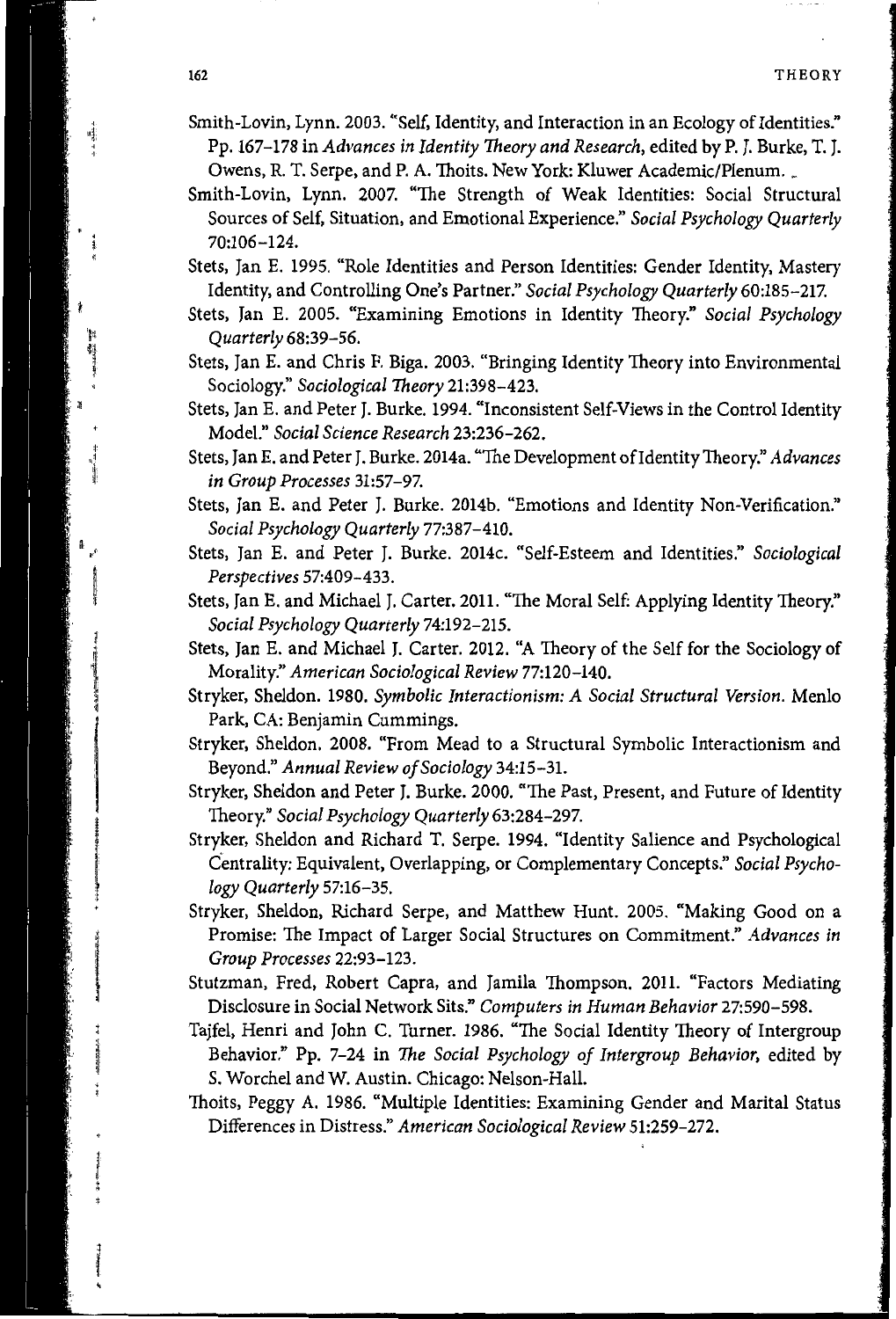- Thoits, Peggy. A. 2003. "Personal Agency in the Accumulation of Multiple Role-Identities." Pp. 179-194 in *Advances in Identity Theory and Research,* edited by P. J. Burke, T. J. Owens, R. T. Serpe and P. A. Thoits. New York: Kluwer.
- Toma, Catalina L. and Jeffrey T. Hancock. 2013. "Self-Affirmation Underlies Facebook Use." *Personality and Social Psychology Bulletin* 39:321-331.
- Trilling, Lionel. 1972. *Sincerity and Authenticity.* Cambridge, MA: Harvard University Press.
- Thrkle, Sherry. 1995. *Life on the Screen: Identity in the Age of the Internet.*  New York: Simon & Schuster.
- Thrner, Ralph H. 1978. "The Role and the Person." *American Journal of Sociology*  84:1-23.
- Uski, Suvi and Airi Lampinen. 2016. "Social Norms and Self-Presentation on Social Network Sites: Profile Work in Action." *New Media and Society* 18(3):447-464. doi: 10.1177/1461444814543164.
- Vitak, Jessica. 2012. "The Impact of Context Collapse and Privacy on Social Network Site Disclosures." *Journal of Broadcasting and Electronic Media* 56:451-470.
- Walther, Joseph B., Brandon Van Der Heide, Lauren M. Hamel, and Hillary C. Shulman. 2009. "Self-Generated versus Other-Generated Statements and Impressions in Computer- Mediated Communication: A Test of Warranting Theory Using Facebook." *Communication Research* 36:229-253.
- Zhao, Shanyang, Sherri Grasmuck, and Jason Martin. 2008. "Identity Construction on Facebook: Digital Empowerment in Anchored Relationships." *Computers in Human Behavior* 24:1816-1836.

#### APPENDIX

- Application: A piece of software that a user downloads to a computer or mobile device to support a specific task (e.g., listening to music, accessing a social media platform, tracking food and exercise).
- Check-in: This is a term used for location-based mobile applications. A user "checks in" when they arrive at a destination. This check-in broadcasts to the user's network.
- @Connect: This is how people tag one another. It is most commonly associated with Twitter but is also part of other social media platform designs.
- Followers: Those who "follow" a person's posts on a social media platform. Following can be nonreciprocal.
- Friends: Those who share a reciprocal connection via a social media platform. This usually refers to social network(ing) sites, that is, social websites that resemble networks of personal homepages (e.g. Facebook, MySpace, Google+).
- Newsfeed: A stream of content reflecting recent activity from those in a person's network.